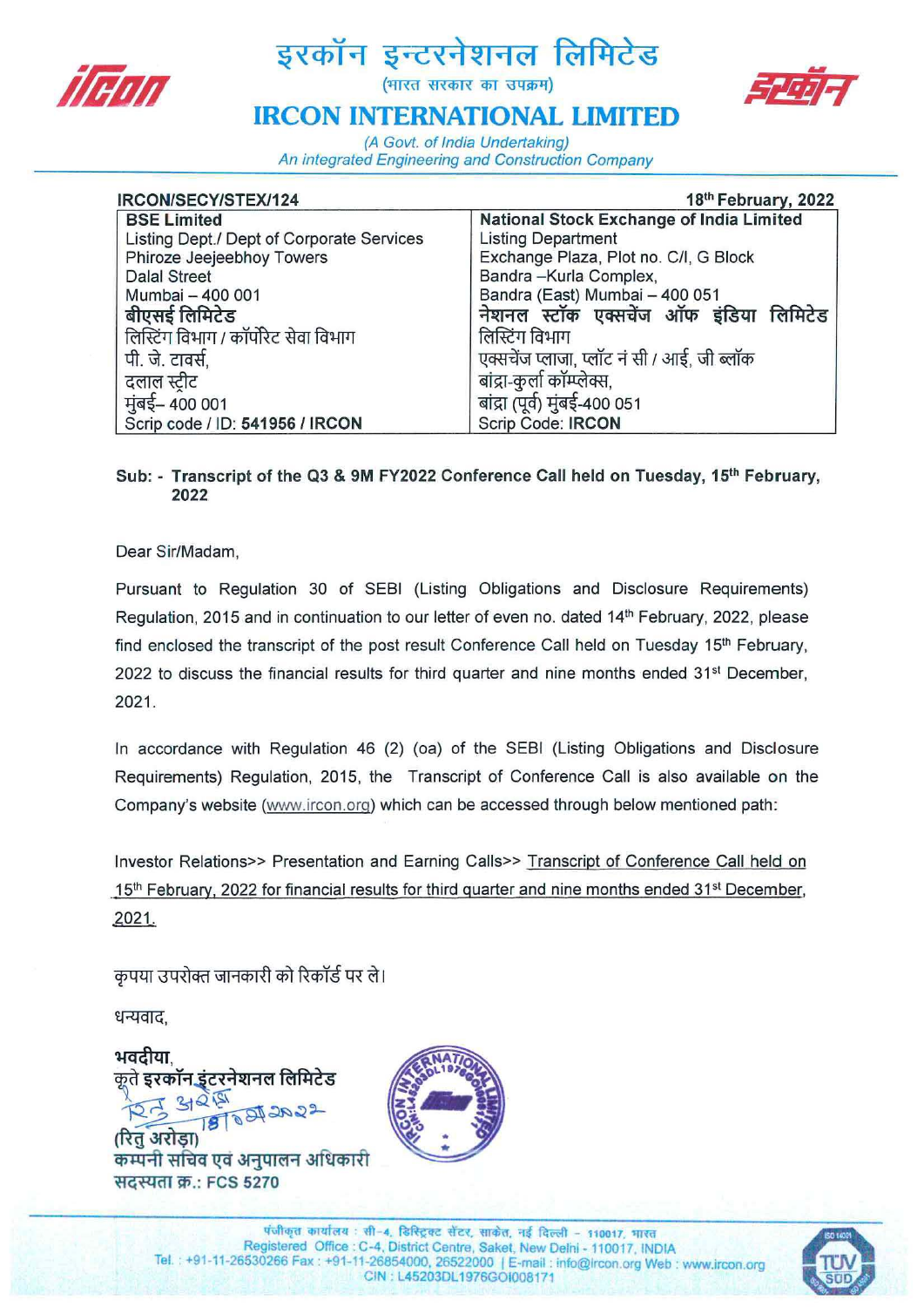

**Ircon International Limited Q3 & 9M FY22 Results Conference Call February 15, 2022**

#### **Management:**

- Shri. Yogesh Kumar Misra Chairman and Managing Director
- Shri. Surajit Dutta Chief Financial Officer and Executive Director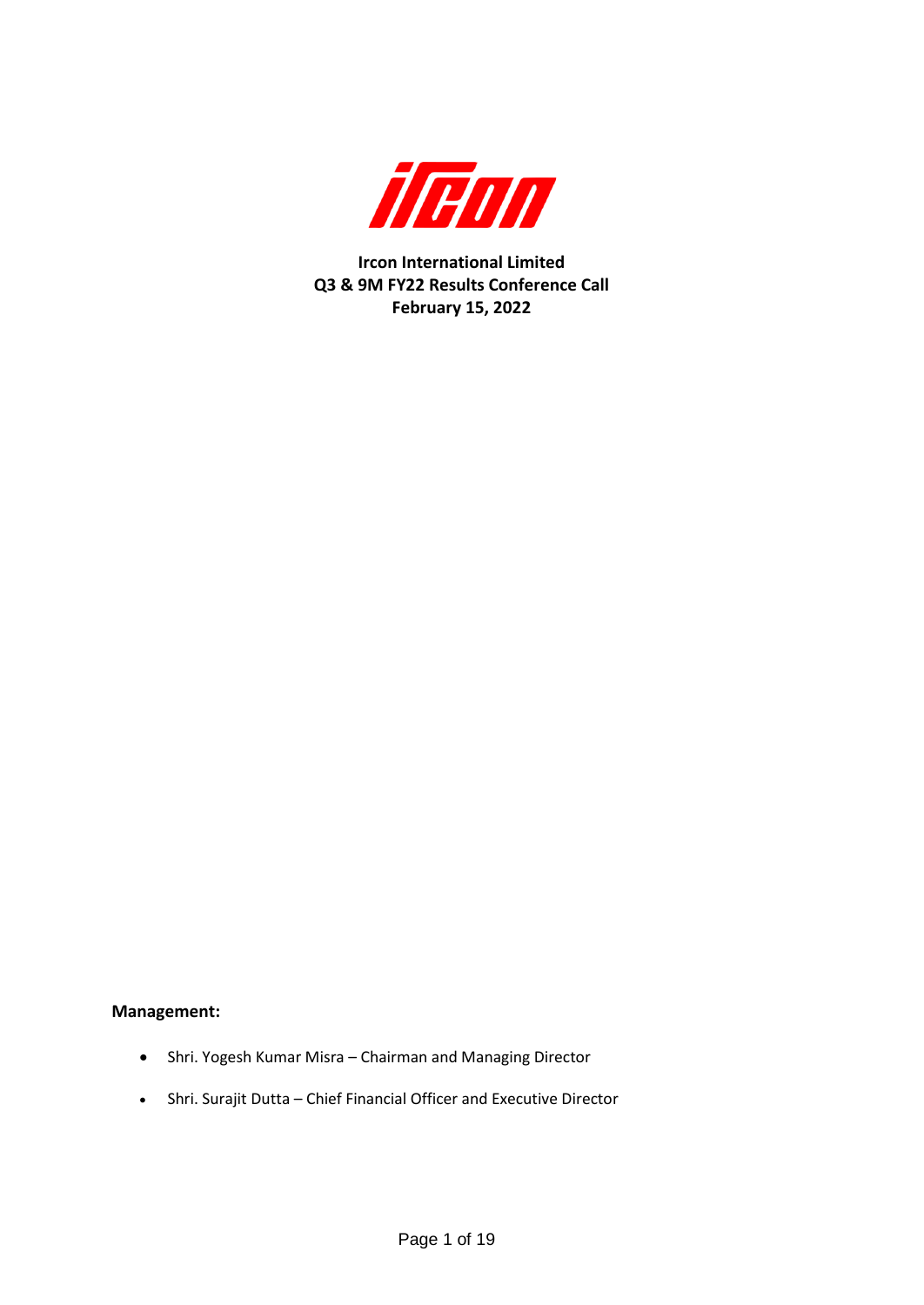

### **Ircon International Limited Q3 & 9M FY22 Results Conference Call February 15, 2022**

**Moderator:** Good evening, ladies and gentlemen. I am Steven the moderator for this conference. Welcome to the Conference Call of Ircon International Limited arranged by Concept Investor Relations to discuss its Q3 and Nine Month FY22 Results. We have with us today, Shri. Yogesh Kumar Misra – Chairman and Managing Director and Shri. Surajit Dutta – Chief Financial Officer and Executive Director. At this moment, all participants are in the listen only mode. Later we will conduct a question-and-answer session. At that time, if you have a question, please press '\*' and '1' on your telephone keypad. Please note that this conference is being recorded. I would now like to handover the floor to Shri. Yogesh Kumar Misra – Chairman and Managing Director for his opening remarks. Thank you and over to you sir.

**Yogesh Kumar Misra:** Thank you Steven. Ladies and gentlemen, good afternoon to all of you. I am Yogesh Kumar Misra, Chairman and Managing Director of the company. I welcome you all to this conference call which we are holding after declaration of our financial performance for Q3 and for the nine months in FY21-22. So, I have with me, my colleague Mr. Surajit Dutta – Chief Financial Officer and Executive Director Finance. We have already uploaded a detailed presentation on the stock exchanges for your reference. So, I hope you had a chance to go through it. Although, we have faced COVID-19 situations during the current year as well, but the impact has not been as much as the previous years, which shows in our results. We have now resumed operations in a fullfledged manner and we are operating now at pre COVID levels. We have secured good orders during this quarter and earlier during the year. So, our order book as on 31.12.2021 stands at Rs.43,505 crore and out of which Rs.11,000 crore worth of orders have been won in Q3.

> Now, as you all know since most of our orders are coming on competitive bidding, so the share of orders under competitive bidding has now come up to almost 45%. Some of these orders that we have secured are in the highway sector under the HAM projects and we have formed two SPVs already in this quarter and after closing of the quarter also we have formed three more subsidiaries. So now, we have five projects are under HAM which we are going to implement. During the quarter we also signed an MOU with one of the leading consultants Systra for cooperation in the tunneling sector. They are named to reckon in the TBM tunneling and Ircon has gone has done good work in NATM tunneling so we thought we'll join hands together and go together in work where both the technologies are being used.

> Now, I'll briefly summarize the financial performance of the company in third quarter. Our total income stands at Rs.1709 crore as against Rs.1304 crore in Q3 FY21. Revenue from operations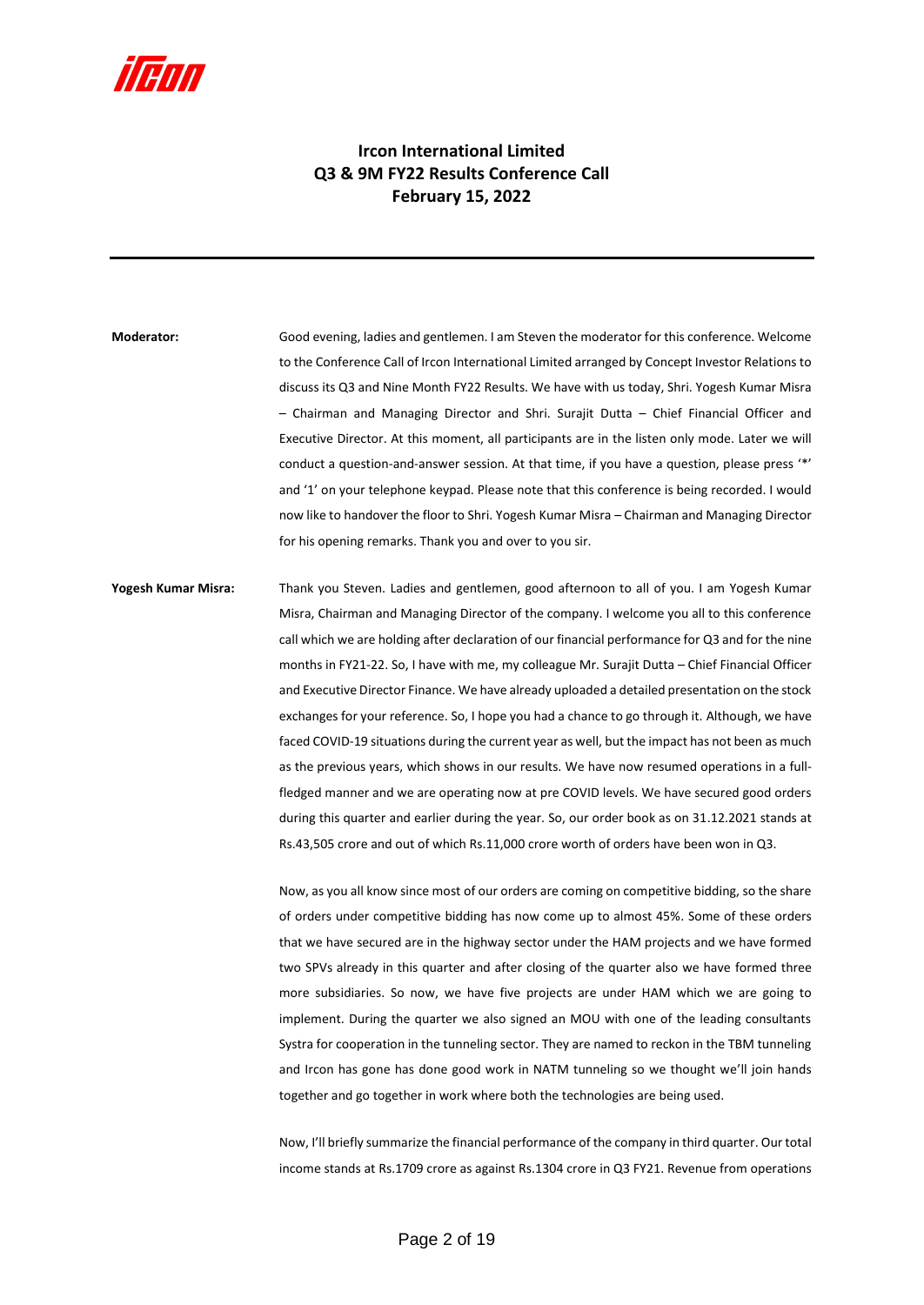

stood at Rs.1639 crore as against Rs.1246 crore in Q3. Core EBITDA reported was at Rs.107 as compared to Rs.86 crore. Profit before tax stands at Rs.169 crore as against Rs.134 and PAT reported was at Rs.130 crore as against Rs.103 crores in the Q3 last year. EPS stands at 1.38 per equity share of face value of 2 per share. I'm happy to, of course it has been announced already, but we have approved an interim dividend of Rs.0.70 per equity share on the face value of Rs.2 per share. So, we are maintaining our dividend as per the previous years to our shareholders. Now, I would like to make the floor open for question answer session.

- **Moderator:** Thank you very much sir. So, we will now begin the question-and-answer session. The first question is from the line of Shreyans Mehta from Equirus Securities. Please go ahead.
- **Shreyans Mehta Mehta:** Sir, basically my questions is pertaining to, if you could help us with the order book, the key projects which has contributed to the revenue?

**Yogesh Kumar Misra:** You want to talk about the out of the existing order book you want to know?

- Shreyans Mehta: So, key projects like Sivok-Rangpo
- **Yogesh Kumar Misra:** Yes, so our key revenue has come from the projects of the main is Laole**-**Qazigund or the Uddhampur**-**Srinagar-Baramulla rail link project. Then we have the Sivok-Rangpo railway project. We have revenue from the DFCCIL, Vadodara Kim Expressway, Katni Grade Separator project and then we have other projects. These are the top five. So, others should be available in our presentation you can see.
- Shreyans Mehta: Sir, if you could help us out with the numbers or probably, I'll take it offline?

**Yogesh Kumar Misra:** Okay. So, number means in each of these projects, what is the?

- **Shreyans Mehta:** Yes, what is the contribution or probably if you could emphasis with the outstanding order book?
- **Yogesh Kumar Misra:** So, you want for the quarter or nine months?

**Shreyans Mehta:** For the quarter.

**Yogesh Kumar Misra:** Okay. So, the quarter ending 31st December our US VRL project, it has contributed Rs.506 crores, Sivok-Rangpo has contributed Rs.274 crores. DFCCIL CTP 12 has contributed Rs.164 crore. Vadodara-Kim has contributed Rs.65 crores, Katni Grade Separator has contributed Rs.80 crores, Akhaura-Agartala has contributed Rs.71crores. Chhattisgarh project has contributed Rs.61 crores, Kul-Gaya doubling project has contributed 55 crores, Katni-Singrauli has contributed Rs.37 crores and Khulna Mongla Port has contributed Rs.37 crores. So, these are the top 10.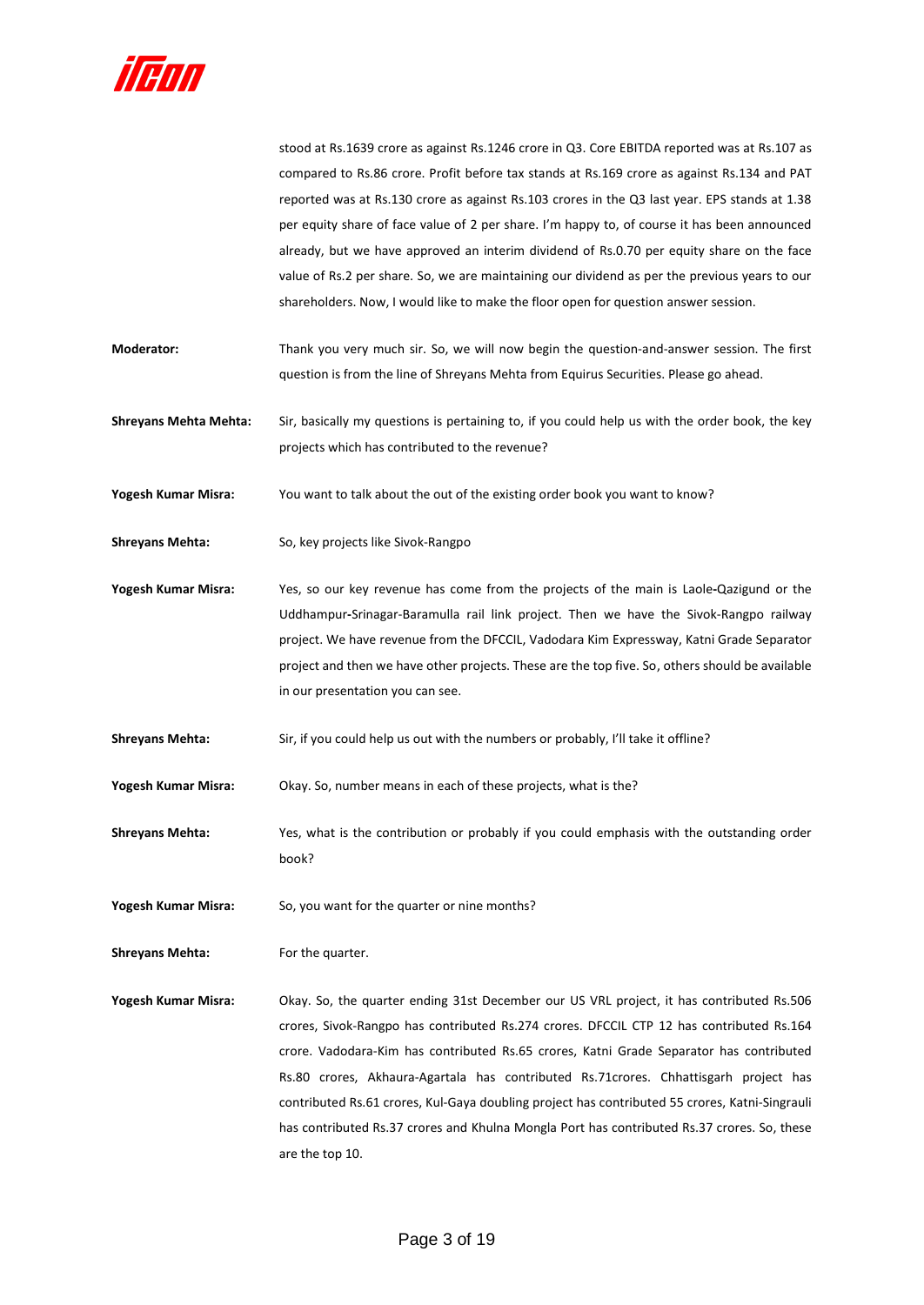

planning out and how do you foresee FY22 and FY23? **Yogesh Kumar Misra:** I think we are going to significantly increase our revenues of course in the last year our revenues in the last quarter, was also pretty good, but since we have already done well in the three quarters, so my overall revenue would expect going may be a Rs.1000 crore more than last year. Shreyans Mehta: So, roughly Rs.2300 crores for fourth quarter of FY22? **Yogesh Kumar Misra:** FY22 or FY23 you can. **Shreyans Mehta:** Okay. And sir for FY23 what is the target now? **Yogesh Kumar Misra:** FY23 would be similar to this may be an increase of about 5% **Shreyans Mehta:** Increase of 5% right? **Yogesh Kumar Misra:** Yes, there won't be any decrease we will be able to at least maintain the revenues to this level FY23 also. **Shreyans Mehta:** Sir, I just want to understand that we have an order book of Rs. 40,000 odd crores plus. And despite that we are talking this about 5% growth in FY23 so just wanted to understand what is stopping us from going to that 10%, 15% mark? **Yogesh Kumar Misra:** The projects that we have many of them you can see they are like the HAM projects, they take a lot of development time also, our JV projects in the coal SPVs also are, they are in the development stage. So, although they are in our order book, they are still, land acquisition going on, forest presence is going on. So, the construction is starting a little later. That's why it is taking time, so if you see right from the concept to commissioning, about five years, but once we start the construction it's about three years. So, that's why our revenue is close to this. **Shreyans Mehta:** Got it. Sir so now coming to our margins we will be talking about 9% to 10% in terms of operating margins, but, since last four quarters you are on track as far as execution is concerned, but margins are still not showing any signs of recovery? **Yogesh Kumar Misra:** You are right and in the last conference call also, I had said that since we are now going for more and more competitive bidding projects and the portfolio of foreign projects, unless that increases, our margins are going to be under pressure, but we will maintain the margins that we have achieved in this quarter in future quarters as well. **Shreyans Mehta:** So, sir should we assume that 7%, in terms of operating margin 7% is a realistic number?

**Shreyans Mehta:** Sure. So, now come to our revenue guidance for FY22 and FY23 how do foresee quarter four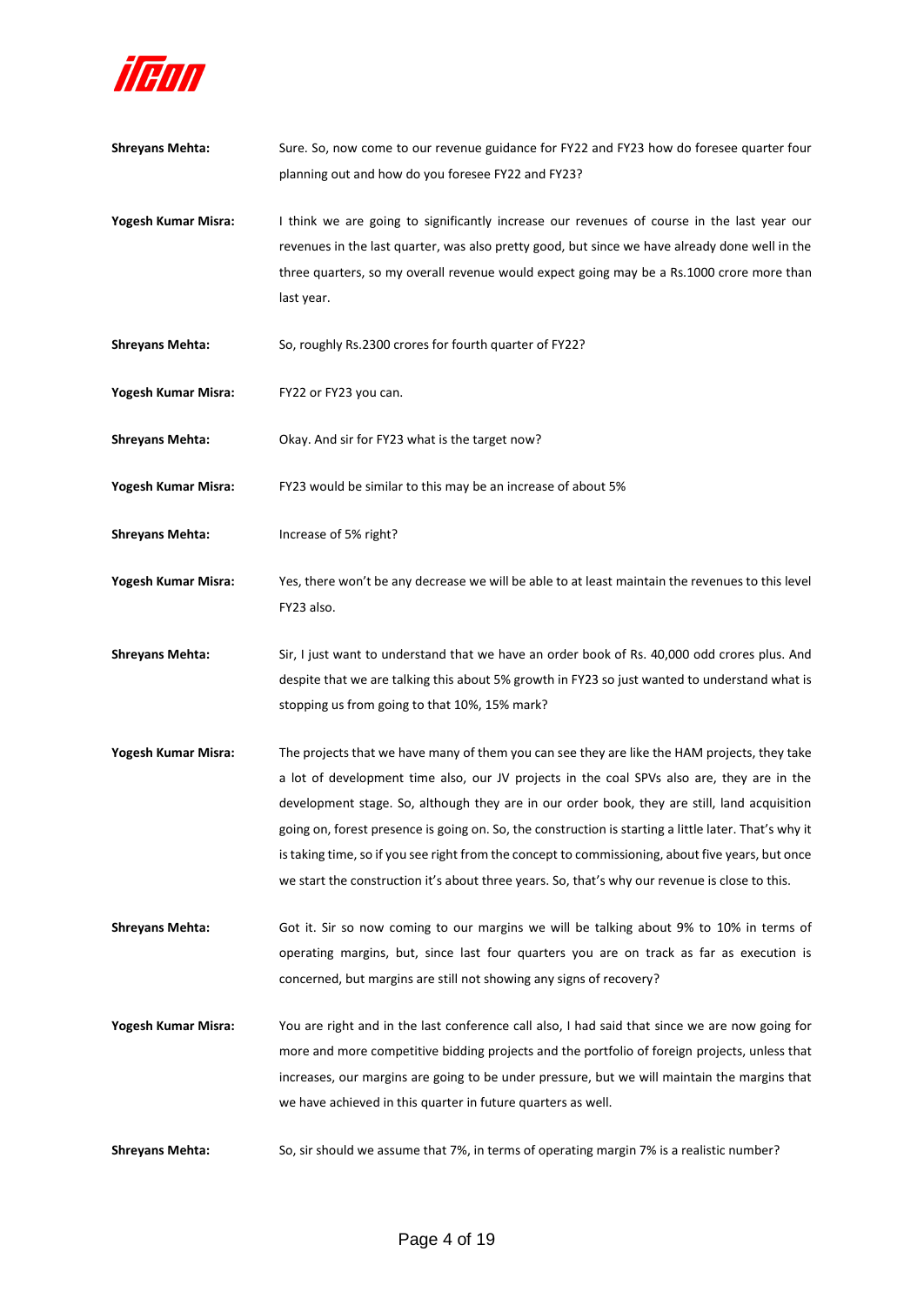

**Yogesh Kumar Misra:** Yes, 7% to 8% is a realistic number.

**Shreyans Mehta:** Got it. Sir a couple of questions from my side, additional questions. One is as far as highway sector is concerned the recently one HAM projects, if you see our bid was very, very competitive, in fact, a couple of projects were at a discount to the authorities estimated costs. So, just wanted to understand the thought process behind this?

**Yogesh Kumar Misra:** Actually, if you see the entire bidding we have analyzed the earlier bids also where we have participated, we have come at L9, L10 or even lower than that, you see, so many bidders have now come up. It's basically; we always do the work from scratch based on the first principles. So, we don't go by what others are going to do or what is the estimate. So, you can see in some of the tenders the bids have gone below the estimate, which should not happen normally. So, which obviously means that there has been something wrong, which the client has assumed or done. So, we have done our engineering, we have done our calculations, and we are pretty sure that we will be able to get both our EPC margins as well as the IRR on our investment. So, we are very sure in fact, we have gone ahead with the EPC contracts also and very soon, you will also know, we will also know that our prices have been quite competitive, although they have been competitive, but still, we are going to make our margins.

**Shreyans Mehta:** Got it. And sir last question as far as our CAPEX plans are concerned what is the number for FY22 and FY23 and for the solar power how much investment are we lined up?

**Shreyans Mehta:** Although, for our CAPEX we don't have any targets as such, but for the solar grid, the cost of the project is about Rs.2500 crores and we intend to finance it with a debt equity ratio of 80 to 20. So, in which our current investment will be about 201 crore.

**Shreyans Mehta:** Rs.200 odd crores?

**Yogesh Kumar Misra:** Yes.

Shreyans Mehta: And sir this would be invested in a period of next two, two and a half years?

**Yogesh Kumar Misra:** Yes, our target is June 2024. And the major requirement of this was that we were to sign a power purchase agreement with the consumers and I am happy to tell you that we have already finalized it with the Indian Railways. So, Indian railways will be purchasing all the power that will be producing the entire 500 megawatt will be offloaded by the railway itself.

**Shreyans Mehta:** Okay. And it will be on a fixed charge basis?

**Yogesh Kumar Misra:** Yes, because you know probably that this bidding was done under IREDA under limited competition with PSUs. So there the tariff that we charge is fixed, tariff that we can charge so we have, actually railways is already buying power in the range of Rs.5 to Rs.6 per unit and we would be giving them at about 2.45 and for which is good enough for them. So, they are very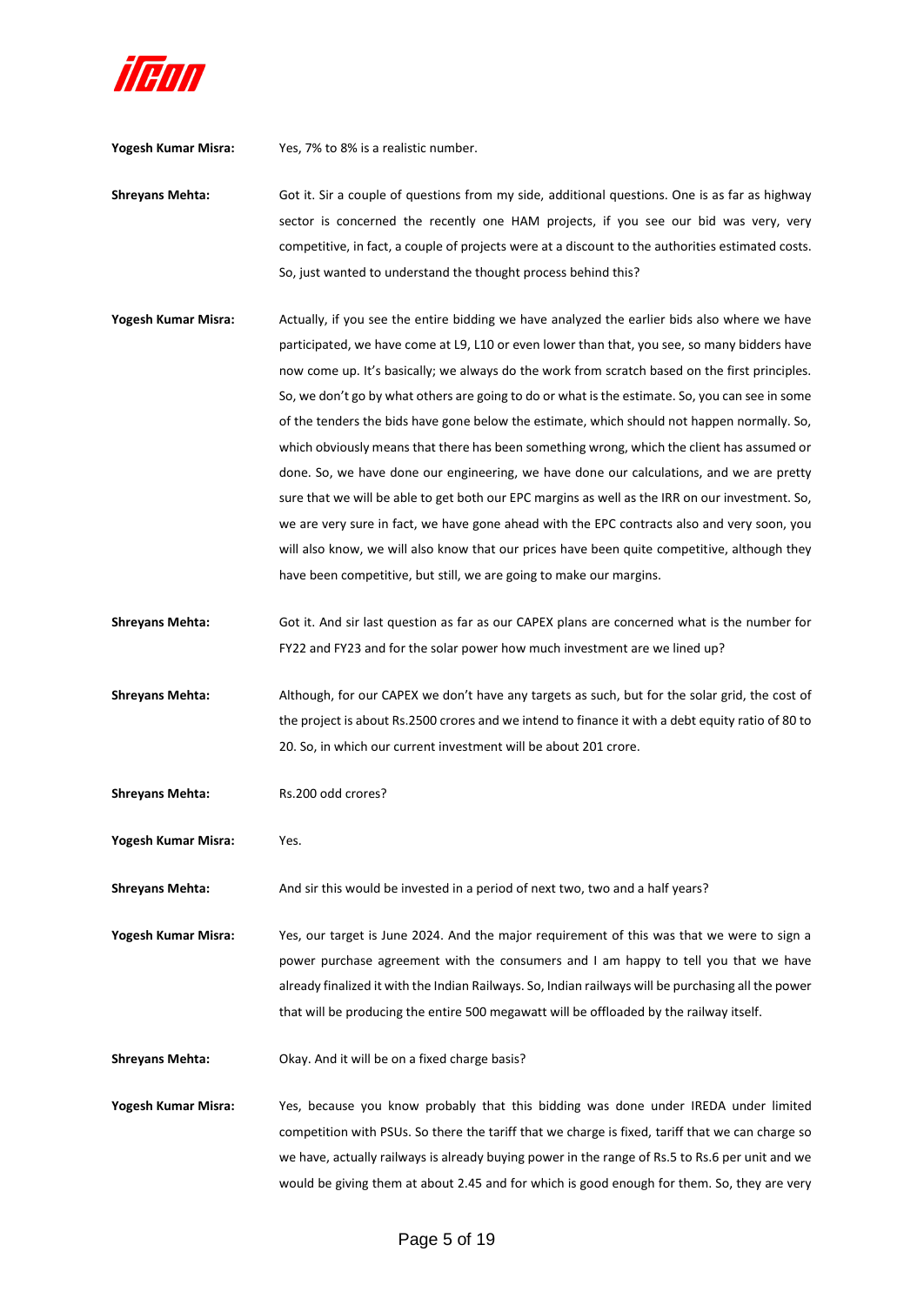

happy to even purchase at that price. But we also cannot go in for a higher tariff because of the conditions of the bid which we had accepted.

**Shreyans Mehta:** Sure. And just a negation to this, what would be our investments in roads in next two years? **Yogesh Kumar Misra:** Our road projects, the total right now the projects that we are going to implement in the next two years, we have a total investment of about Rs.4000 to Rs.5000 crore. **Shreyans Mehta:** Okay. But that would be debt plus equity? **Yogesh Kumar Misra:** Yes, that's right. **Shreyans Mehta:** So, assuming that we have to include around 20% odd, in the account so that 20% will be infused in next two years? **Yogesh Kumar Misra:** Yes. **Moderator:** Thank you. The next question is from the line of Hiren Trivedi from Axis Securities. Please go ahead. **Hiren Trivedi:** Just two questions. One is on the road assets,so given the recent projects, strong infrastructure sector and specialty roads, so what would be our plan on the road assets and how do you see our company benefiting from this announcement and secondly, the nomination contracts have remained in the range of around Rs.24,000 to 27,000 for the past few quarters. So that would also be remaining the same going forward, is that a correct assumption if you were to think of? **Yogesh Kumar Misra:** Okay, so regarding the road projects, our portfolio as of now is about 20% after the recent bids and we will continue to maintain this. So, we will be finishing two HAM projects this year and so that, basically, our limitation is the total amount of equity that we can put in. So, as our net worth goes up, the amount that we can invest is higher, we have the cash, but we have limitations in terms of the regulations. So, we intend to take highway projects almost in the same ratio in which we are doing right now. Regarding the railway nomination projects, I told that we are not going to get any more nomination projects. That's why we have started bidding for railway projects wherever it's possible we normally are competitive in the large valley project. So, we have received order for the T2 package of National High Speed Rail Corporation, which is Rs.5100 crore and we have another C7 package which we have one which is in with our JV partner, this was Rs.3400 crores. So, we are also participating in the bids of the railway sector and we hope to get out a significant share from there.

**Moderator:** Thank you. The next question is from the line of Mohit Kumar from DAM Capital. Please go ahead.

**Mohit Kumar:** Sir, on the ordering outlook from the railways looking like in FY23?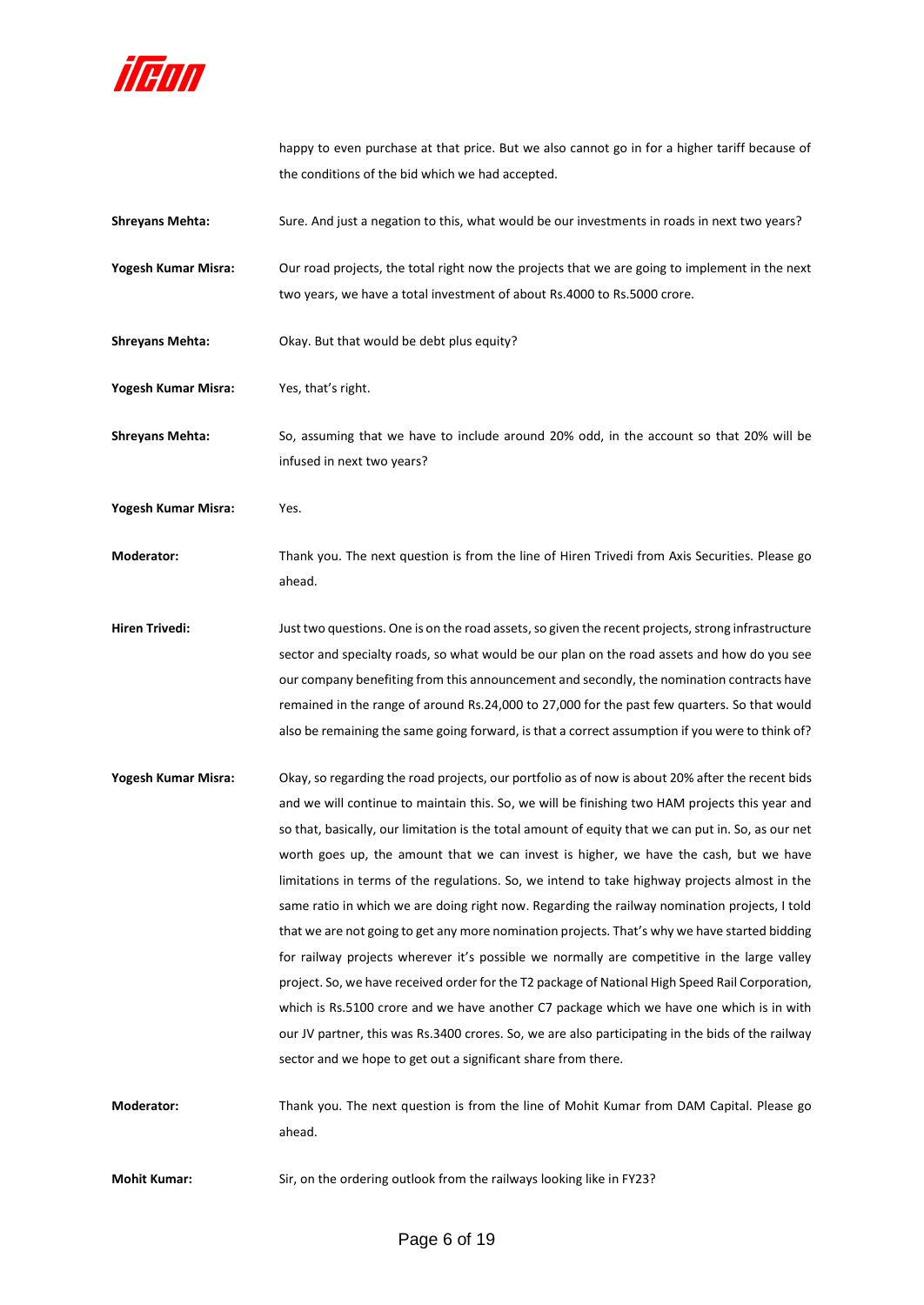

| Yogesh Kumar Misra: | Sorry, can you please repeat the question, I couldn't hear it properly.                                                                                                                                                                                                                                                                                                                                                                                                                                                                                                                                                                                                                                                                                                                                                                                        |
|---------------------|----------------------------------------------------------------------------------------------------------------------------------------------------------------------------------------------------------------------------------------------------------------------------------------------------------------------------------------------------------------------------------------------------------------------------------------------------------------------------------------------------------------------------------------------------------------------------------------------------------------------------------------------------------------------------------------------------------------------------------------------------------------------------------------------------------------------------------------------------------------|
| <b>Mohit Kumar:</b> | Sir, can you please elaborate on the order opportunities in FY23 from the Indian railways?                                                                                                                                                                                                                                                                                                                                                                                                                                                                                                                                                                                                                                                                                                                                                                     |
| Yogesh Kumar Misra: | If I understand correctly, you're talking of the orders from the railways?                                                                                                                                                                                                                                                                                                                                                                                                                                                                                                                                                                                                                                                                                                                                                                                     |
| <b>Mohit Kumar:</b> | Order opportunities available in FY23?                                                                                                                                                                                                                                                                                                                                                                                                                                                                                                                                                                                                                                                                                                                                                                                                                         |
| Yogesh Kumar Misra: | Ordering opportunities available in FY22-23, there is going to be some bids coming up in the<br>dedicated freight corridor in the Eastern sector, which will be under <i>inaudible</i> , then the<br>National High Speed Rail Corporation there are more bids coming up. We have participated in<br>one sum also, but now we have more bids coming up. We have also participated in we have<br>also won project in the National Capital Region Transport Corporation NCRTC which is an<br>electrification project. So, we are going to go for new corridors there also we see some<br>opportunity that also gets classified in the railway only and we have some Metro projects,<br>where we have the tenders for track construction coming up, we have one a project in Chennai,<br>so, we hope to participate and get some projects from the Metros as well. |
| <b>Mohit Kumar:</b> | Sir, I'm trying to figure out the limited participation opportunity which happened between<br>Ircon, RITES, and the other PSUs, what is that opportunity in FY23, is it possible to quantify that<br>number?                                                                                                                                                                                                                                                                                                                                                                                                                                                                                                                                                                                                                                                   |
| Yogesh Kumar Misra: | No, probably maybe you're not aware; this limited competition has also been done away with<br>by the railway. So, now, they have said we have to go in for competition with private players.<br>Now, the zonal railways will be inviting the bids and we will be going like any other, we are<br>getting projects from high speed or dedicated freight corridor or NCRTC we will have to get<br>funded from railways as well. So, there is no more limited competition now.                                                                                                                                                                                                                                                                                                                                                                                    |
| <b>Mohit Kumar:</b> | Understood sir. Secondly sir on the high-speed rail and the high-speed rail you won around a<br>lot of orders of around Rs.68 billion, do we need to subcontract this order to partly or are we<br>capable of executing this project on our own?                                                                                                                                                                                                                                                                                                                                                                                                                                                                                                                                                                                                               |
| Yogesh Kumar Misra: | See, in such large contracts, nobody does all the activities on their own basically, you have to                                                                                                                                                                                                                                                                                                                                                                                                                                                                                                                                                                                                                                                                                                                                                               |

work like an integrator whether L&T also works in such projects, they also do the same. So, we have to basically put together a set of people with whom we have to design and integrate the entire project. There are some procurements which we do directly, but then most of the contract works like if there is a casting yard to be set up, if there is some laying to be done. So, part of that maybe the machinery we buy, operate on our own, but then the labor contractor has to be there. So that way, we are capable of doing it on our own. So, in C7, we have a partner and is doing a significant part of the work, but D2, we can do it on our own. We are going ahead like that.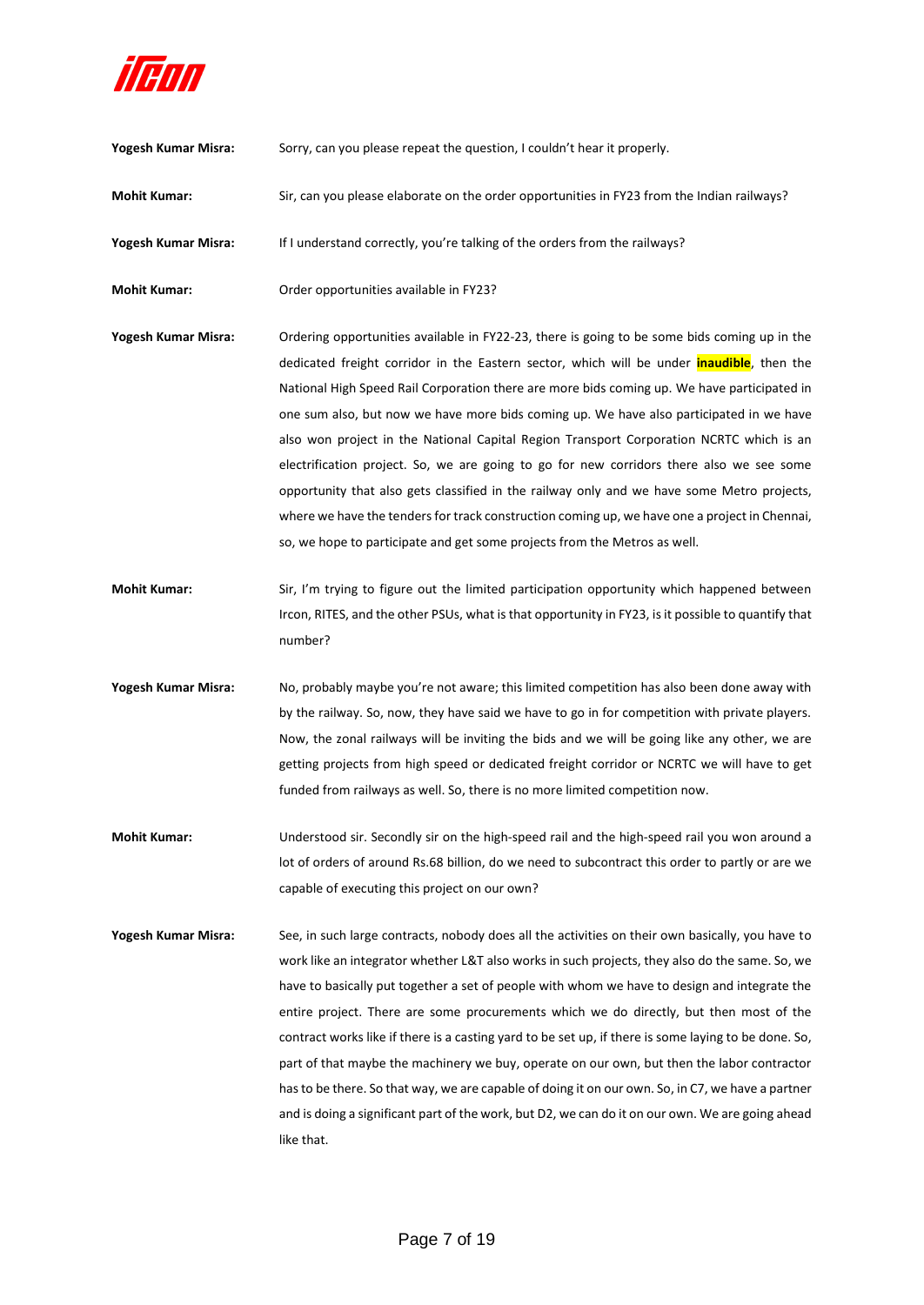

| <b>Mohit Kumar:</b> | Who is your partner in C7?                                                                                                                                                                                                                                                                                                                                                                                                                                                                                                                                                                                                                                                                                                                                                                                                                                                                        |
|---------------------|---------------------------------------------------------------------------------------------------------------------------------------------------------------------------------------------------------------------------------------------------------------------------------------------------------------------------------------------------------------------------------------------------------------------------------------------------------------------------------------------------------------------------------------------------------------------------------------------------------------------------------------------------------------------------------------------------------------------------------------------------------------------------------------------------------------------------------------------------------------------------------------------------|
| Yogesh Kumar Misra: | C7 we have Dineshchandra Agarwal is our partner.                                                                                                                                                                                                                                                                                                                                                                                                                                                                                                                                                                                                                                                                                                                                                                                                                                                  |
| <b>Mohit Kumar:</b> | Understood and sir on the highway side, we have floated tenders to subcontract am I right in<br>saying that?                                                                                                                                                                                                                                                                                                                                                                                                                                                                                                                                                                                                                                                                                                                                                                                      |
| Yogesh Kumar Misra: | Yes.                                                                                                                                                                                                                                                                                                                                                                                                                                                                                                                                                                                                                                                                                                                                                                                                                                                                                              |
| <b>Mohit Kumar:</b> | So, both the packages?                                                                                                                                                                                                                                                                                                                                                                                                                                                                                                                                                                                                                                                                                                                                                                                                                                                                            |
| Yogesh Kumar Misra: | Yes, because in Highways we have earlier tried to do some projects on our own in the sense<br>that we had our own batching plants, our own hot mix plants, our own plant and machinery<br>operated by our people. But, gradually we have found that subcontractors are able to<br>somehow use all those more efficiently. So, we are now subcontracting a large part of the work<br>to the subcontractor directly; keeping our margins of course.                                                                                                                                                                                                                                                                                                                                                                                                                                                 |
| <b>Mohit Kumar:</b> | When can we expect this tendering to happen sir?                                                                                                                                                                                                                                                                                                                                                                                                                                                                                                                                                                                                                                                                                                                                                                                                                                                  |
| Yogesh Kumar Misra: | Already two tenders have been invited and three more are going to come very soon. Two<br>tenders are already invited.                                                                                                                                                                                                                                                                                                                                                                                                                                                                                                                                                                                                                                                                                                                                                                             |
| <b>Mohit Kumar:</b> | What is the kind of margin we expect on our books?                                                                                                                                                                                                                                                                                                                                                                                                                                                                                                                                                                                                                                                                                                                                                                                                                                                |
| Yogesh Kumar Misra: | EPC margin would be about 6%, 7% but our IRR is going to be in the range of 12% to 13%.                                                                                                                                                                                                                                                                                                                                                                                                                                                                                                                                                                                                                                                                                                                                                                                                           |
| Moderator:          | Thank you. The next question is from the line of Raj Oza an Individual Investor. Please go ahead.                                                                                                                                                                                                                                                                                                                                                                                                                                                                                                                                                                                                                                                                                                                                                                                                 |
| Raj Oza:            | I have just two questions. First is on, could you give us a quantum of international orders we<br>have in our kitty in coming quarters?                                                                                                                                                                                                                                                                                                                                                                                                                                                                                                                                                                                                                                                                                                                                                           |
| Yogesh Kumar Misra: | As of now, we have not won any big orders in the international market in the recent past. We<br>have become L1 bidders in two projects, one in Sri Lanka and another in Bangladesh but we<br>are yet to receive the orders from there. We hope to get one project in another one of our<br>other neighboring countries, which we are trying to secure directly through the ministry, but<br>that may happen soon. Other than that, there are not many tenders which have come up in<br>the recent past probably because of COVID restricted international travel. So, not many<br>opportunities are coming up, we are following all the developments very closely. We hope that<br>we will find some opportunities very soon we'll be able to get something. But as of now, there<br>is nothing concrete which I can see other than this Bangladesh, Sri Lanka and maybe a project<br>in Myanmar. |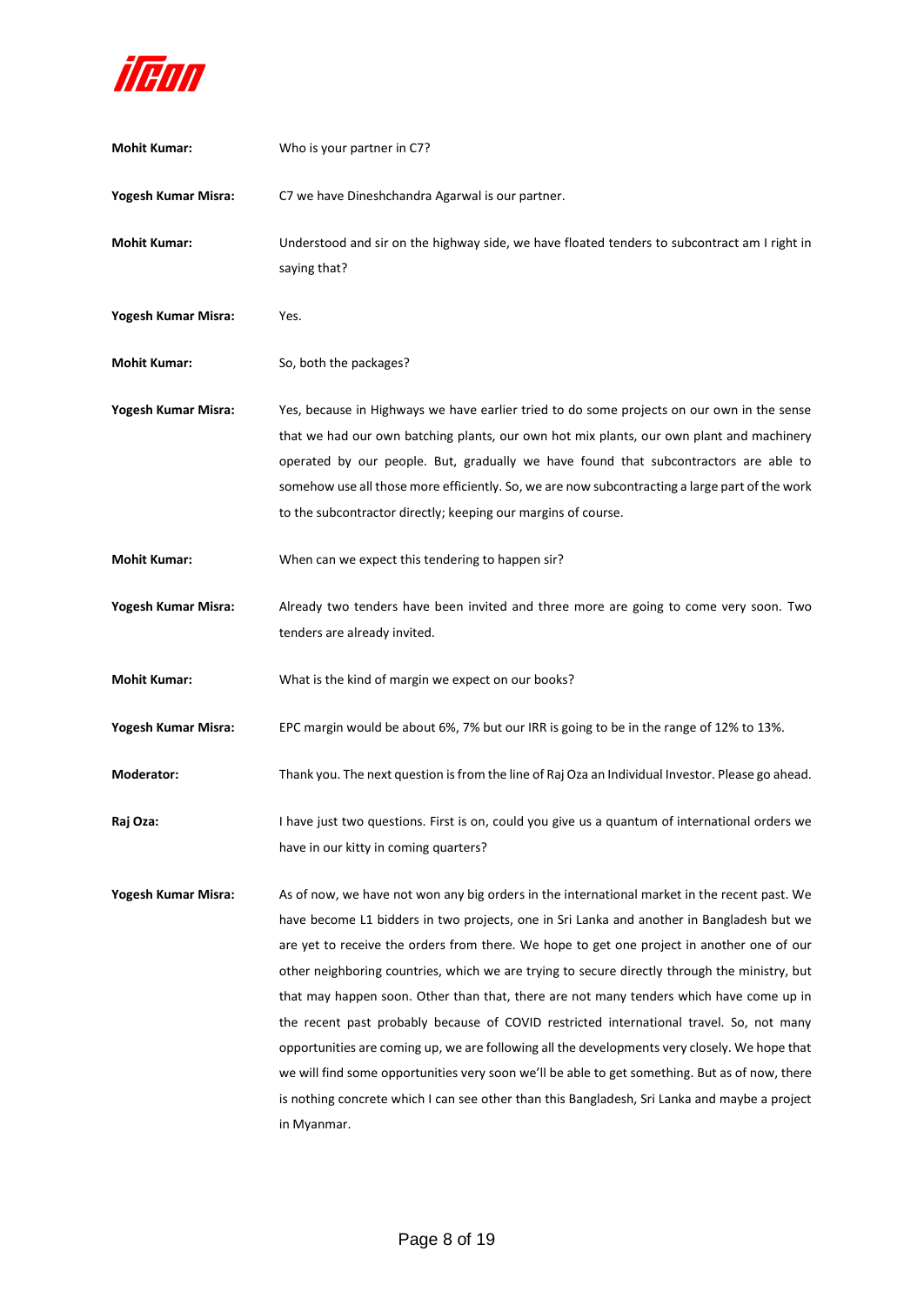

| Raj Oza:            | Okay, that was useful. My second question is like, we have heard that the government will ask<br>PSUs for mandatory quarterly payout of dividends Have you received any such notification<br>from the government. Can you just put some light on that sir, can be really helpful.                                                                                                                                                                                                                                                                                                                                                                                                                                                                                                                                                                                                 |
|---------------------|-----------------------------------------------------------------------------------------------------------------------------------------------------------------------------------------------------------------------------------------------------------------------------------------------------------------------------------------------------------------------------------------------------------------------------------------------------------------------------------------------------------------------------------------------------------------------------------------------------------------------------------------------------------------------------------------------------------------------------------------------------------------------------------------------------------------------------------------------------------------------------------|
| Yogesh Kumar Misra: | Yes. We have we have received directions but they are not mandatory, they have not asked to<br>give dividends mandatorily but as a good practice, we are giving it so we have given the<br>dividend in all the quarters now, all the three quarters we have given the dividend.                                                                                                                                                                                                                                                                                                                                                                                                                                                                                                                                                                                                   |
| Moderator:          | Thank you. The next question is from the line of Sanjay Awatramani from Envision Capital.<br>Please go ahead.                                                                                                                                                                                                                                                                                                                                                                                                                                                                                                                                                                                                                                                                                                                                                                     |
| Sanjay Awatramani:  | Sir can you get me the debt figure for this until nine months?                                                                                                                                                                                                                                                                                                                                                                                                                                                                                                                                                                                                                                                                                                                                                                                                                    |
| Yogesh Kumar Misra: | We have no debt on our books, we don't have any debt on our books whatever entries are<br>there, that's a pass-through entry and guaranteed by the government of India, Ministry of<br>Railways. Repayment is to be done by them.                                                                                                                                                                                                                                                                                                                                                                                                                                                                                                                                                                                                                                                 |
| Sanjay Awatramani:  | Okay, got it sir. And next is sir, that someone previous participant told that the road project<br>investments will be Rs.4000 to 5000 crore. So, just wanted a clarity that will be 20% of the<br>overall revenue share road projects for us?                                                                                                                                                                                                                                                                                                                                                                                                                                                                                                                                                                                                                                    |
| Yogesh Kumar Misra: | Yes, almost.                                                                                                                                                                                                                                                                                                                                                                                                                                                                                                                                                                                                                                                                                                                                                                                                                                                                      |
| Sanjay Awatramani:  | Okay. And sir what are the challenges we might face in the near future as you said that the<br>private companies will also be coming in for competition for orders with railways, as you<br>mentioned previously, so, what will be the challenges we will face in this?                                                                                                                                                                                                                                                                                                                                                                                                                                                                                                                                                                                                           |
| Yogesh Kumar Misra: | Since we have also been getting projects earlier. So, we got our DFCC project on competition<br>there we had L&T and all coming up as our competitors' big companies, our Bangladesh project<br>we won in competition, Sri Lanka project we won in competition. So, and this high-speed<br>projects, we have won in competition. So, I don't think that is a challenge for us, because we<br>are not dependent only on the nomination portfolio. We were in any case going for bidding for<br>highway projects, but yes, because we had a large portfolio on nomination basis it was serving<br>as a sort of a secure order base on which you can rely on but then since it is not there, now we<br>have the entire market open to us and we will keep making more attempts at securing projects<br>from there because we know we're not going to get anything from the railways. |
| Sanjay Awatramani:  | Okay, understood sir. And lastly, you said that we have Rs.11,000 crore order book so, what is<br>the timeline to continue this order?                                                                                                                                                                                                                                                                                                                                                                                                                                                                                                                                                                                                                                                                                                                                            |
| Yogesh Kumar Misra: | The Rs.11,000 crore that we have secured Rs.5,100 crore is the high-speed railway project, the<br>high-speed railway is basically track laying on the elevated track so, the elevated track is also<br>under construction. So, the total work is to be done in about four, four and a half years. So, in                                                                                                                                                                                                                                                                                                                                                                                                                                                                                                                                                                          |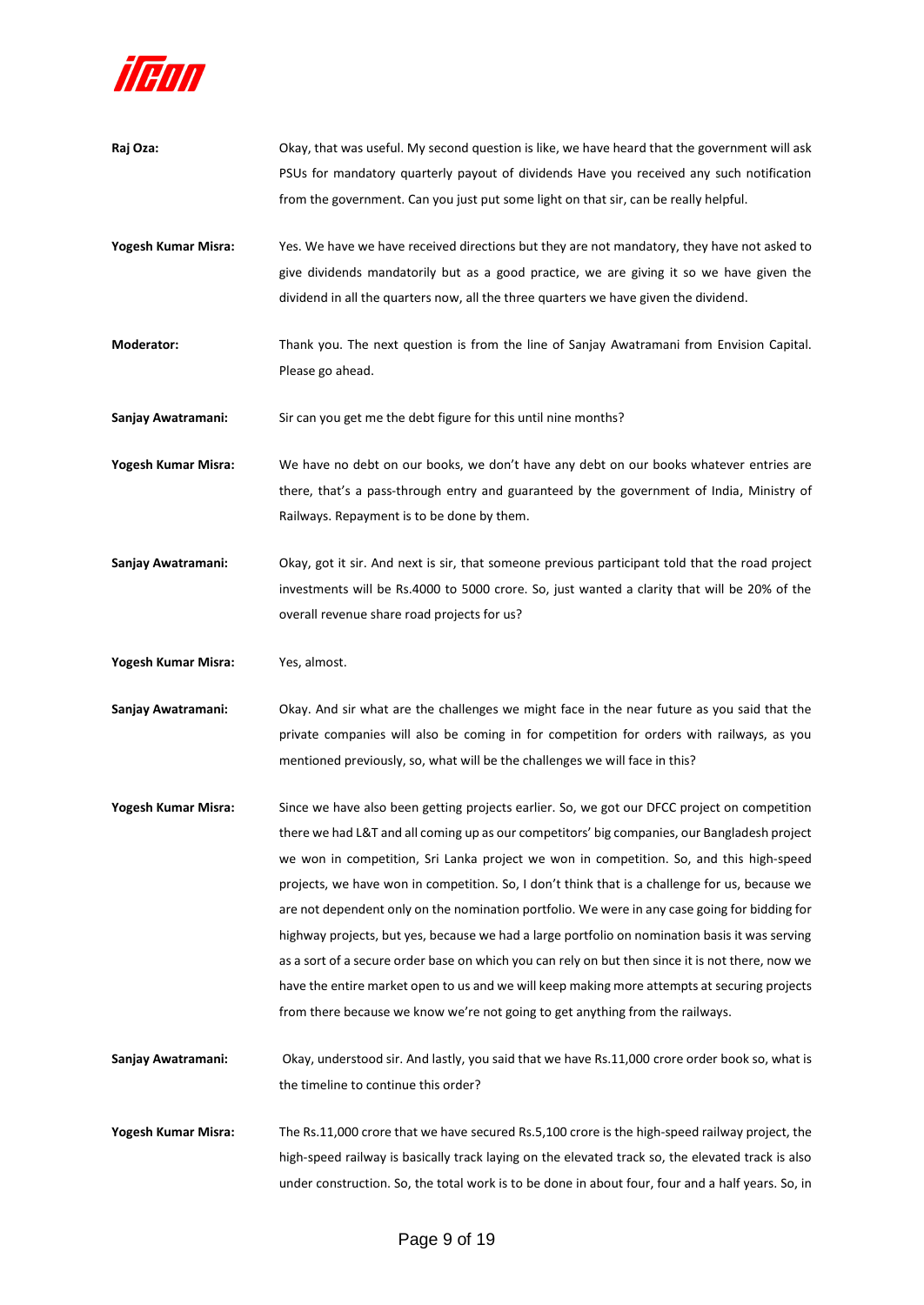

that project it is four, four and a half years but all our highway projects they have to be completed within, there is one project which is to be completed in 18 months there are other which has to be completed in 24 to 30 months. So, highway projects, we have shorter timelines. In high-speed project we have a slightly longer time line.

**Sanjay Awatramani:** Okay. So, if you see that the range will be around approximately three to five years' time line, this is what we can get out of this?

- **Yogesh Kumar Misra:** Yes, exactly. See, when we get projects on nomination, when we used to get projects for nominations from the railways, the projects were, when they were given to us, they were like half-baked projects. So, we had to do a lot of development work before we could actually start working on those projects or getting revenue from those. So that is why the time period taken and railway, there are a lot of approvals to be taken. And the railway just handed over the project to us without giving us all the approval. So, that's why the timeline there. Normally, if you see, was in the range of five years, four to five years, but with now in the bid-out contracts, because the time is of essence, and everything is very well defined at the tender stage itself. And everything is defined there are penalties if the client is not able to give me land, in the nomination project, if I didn't get land for five years, nobody's bothered because, and we also did not bother because it was a cost-plus project. But here when we go for a project, which we have won on bidding, there though the client is also answerable for that and he has to compensate me for that. So, the timelines for completion will become shorter.
- **Moderator:** Thank you. The next question is from the line of Shreyans Mehta from Equirus Securities. Please go ahead.

**Shreyans Mehta:** So, sir just wanted to understand what is the cash on hand?

**Yogesh Kumar Misra:** Cash on hand, our own fund is Rs.428 crore and the client and other earmark fund is Rs.3680 crore.

**Shreyans Mehta:** Okay. So, sir last quarter, it was roughly around Rs.600 odd crores. And now we are at around Rs.430 odd crores. So where is the, what is the usage of funds which you run?

**Yogesh Kumar Misra:** See we have projects of the SPV model with the, in Chhattisgarh, in Jharkhand, in Orissa, which are basically with the coal companies where we have an equity share of 26%. We have contributed some there and about Rs.90 crores we have contributed towards our working capital requirements.

Shreyans Mehta: Sir, could you quantify how much has been for those railway projects the SPV ones?

**Yogesh Kumar Misra:** Sorry, can you repeat the question?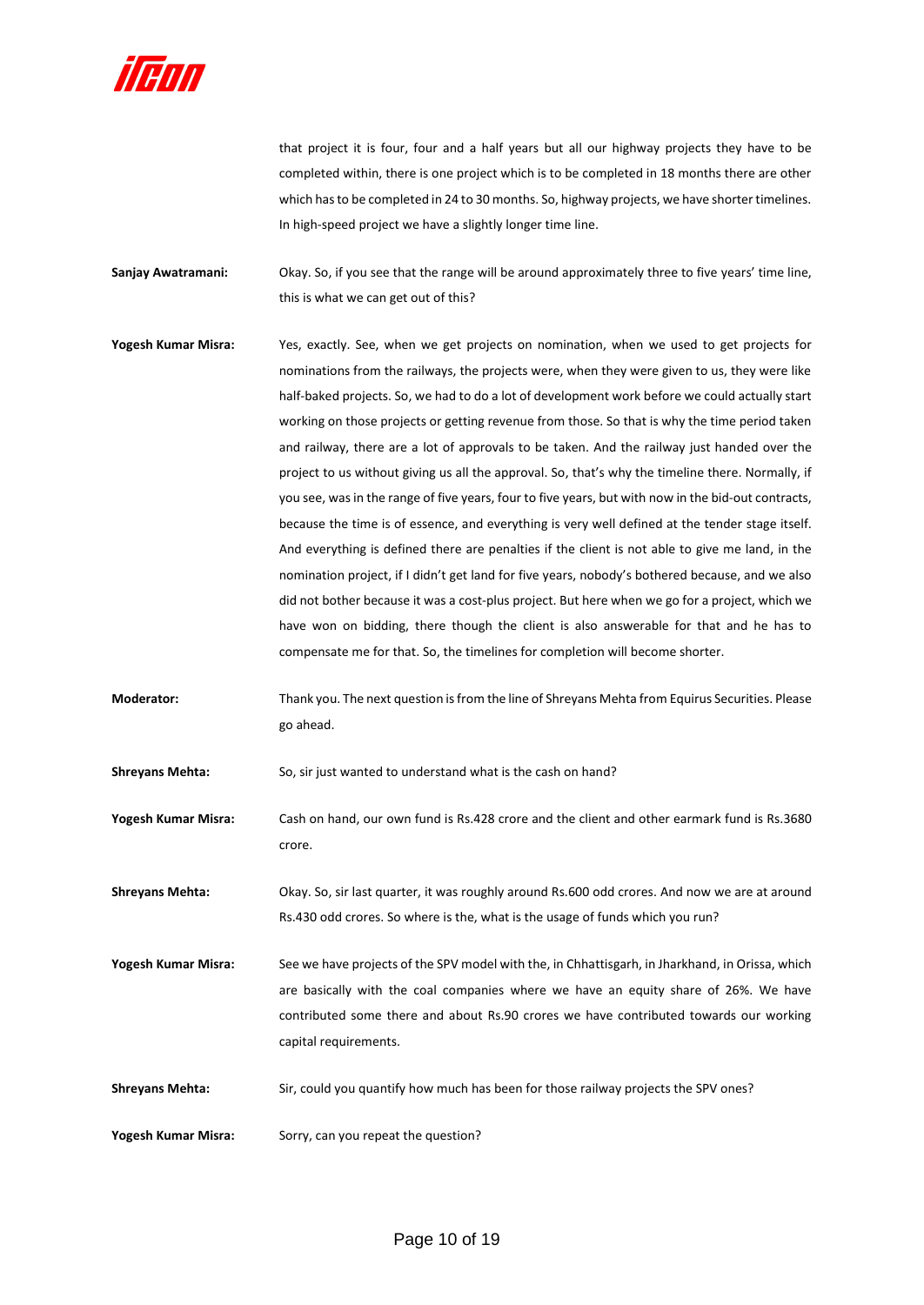

| <b>Shreyans Mehta:</b> | Sir I am asking you to quantify the investment, the cash which has gone towards the SPVs if<br>you can quantify?                                                                                                                                                                                                                                                                                                                                                                                                                                                                                                                                                                                                                                                                                                                                                                              |
|------------------------|-----------------------------------------------------------------------------------------------------------------------------------------------------------------------------------------------------------------------------------------------------------------------------------------------------------------------------------------------------------------------------------------------------------------------------------------------------------------------------------------------------------------------------------------------------------------------------------------------------------------------------------------------------------------------------------------------------------------------------------------------------------------------------------------------------------------------------------------------------------------------------------------------|
| Yogesh Kumar Misra:    | I will just tell you. In this quarter or you are saying overall position?                                                                                                                                                                                                                                                                                                                                                                                                                                                                                                                                                                                                                                                                                                                                                                                                                     |
| <b>Shreyans Mehta:</b> | This quarter.                                                                                                                                                                                                                                                                                                                                                                                                                                                                                                                                                                                                                                                                                                                                                                                                                                                                                 |
| Yogesh Kumar Misra:    | This quarter, Rs.90 crore has gone to the SPVs.                                                                                                                                                                                                                                                                                                                                                                                                                                                                                                                                                                                                                                                                                                                                                                                                                                               |
| <b>Shreyans Mehta:</b> | And Rs.90 crore for working capital?                                                                                                                                                                                                                                                                                                                                                                                                                                                                                                                                                                                                                                                                                                                                                                                                                                                          |
| Yogesh Kumar Misra:    | Yes.                                                                                                                                                                                                                                                                                                                                                                                                                                                                                                                                                                                                                                                                                                                                                                                                                                                                                          |
| <b>Shreyans Mehta:</b> | Sure. And sir last question what is the update on the BKC commercial project where we were<br>supposed to get some approvals and at the same time, our NCR project the mall project?                                                                                                                                                                                                                                                                                                                                                                                                                                                                                                                                                                                                                                                                                                          |
| Yogesh Kumar Misra:    | Yes.                                                                                                                                                                                                                                                                                                                                                                                                                                                                                                                                                                                                                                                                                                                                                                                                                                                                                          |
| <b>Shreyans Mehta:</b> | So, wanted updates on the same.                                                                                                                                                                                                                                                                                                                                                                                                                                                                                                                                                                                                                                                                                                                                                                                                                                                               |
| Yogesh Kumar Misra:    | One is the mall project, another one which one did you say?                                                                                                                                                                                                                                                                                                                                                                                                                                                                                                                                                                                                                                                                                                                                                                                                                                   |
|                        |                                                                                                                                                                                                                                                                                                                                                                                                                                                                                                                                                                                                                                                                                                                                                                                                                                                                                               |
| <b>Shreyans Mehta:</b> | BKC land.                                                                                                                                                                                                                                                                                                                                                                                                                                                                                                                                                                                                                                                                                                                                                                                                                                                                                     |
| Yogesh Kumar Misra:    | The Bandra land, we are still struggling with BMC and the greater Mumbai corporation we have<br>to sign a tripartite agreement with the railways and the conditions which they are trying to<br>impose are not acceptable to the railways. So, possibly there is a some kind of a stalemate<br>there because the access to the land has to be provided from the expressway and unless the<br>MMRDA facilitates that we cannot realize the value of the land which is there. So, as of now,<br>that is right now, a little stuck up unless something comes up at the political level, maybe then<br>only we'll be able to resolve it. Regarding the mall we had invited tenders and we have issued<br>a letter of acceptance to one of the operators and what we are going to get is Rs.25 crores<br>upfront and eight crores annually as a lease. So, we have given it for 9+9+9 so 27 years. |
| <b>Shreyans Mehta:</b> | Sorry, 9+9+9?                                                                                                                                                                                                                                                                                                                                                                                                                                                                                                                                                                                                                                                                                                                                                                                                                                                                                 |
| Yogesh Kumar Misra:    | Yes, another 9 extendable of course on mutual agreed term.                                                                                                                                                                                                                                                                                                                                                                                                                                                                                                                                                                                                                                                                                                                                                                                                                                    |
| <b>Shreyans Mehta:</b> | And would there be any escalation clauses out here?                                                                                                                                                                                                                                                                                                                                                                                                                                                                                                                                                                                                                                                                                                                                                                                                                                           |
| Yogesh Kumar Misra:    | There is an escalation clause in that.                                                                                                                                                                                                                                                                                                                                                                                                                                                                                                                                                                                                                                                                                                                                                                                                                                                        |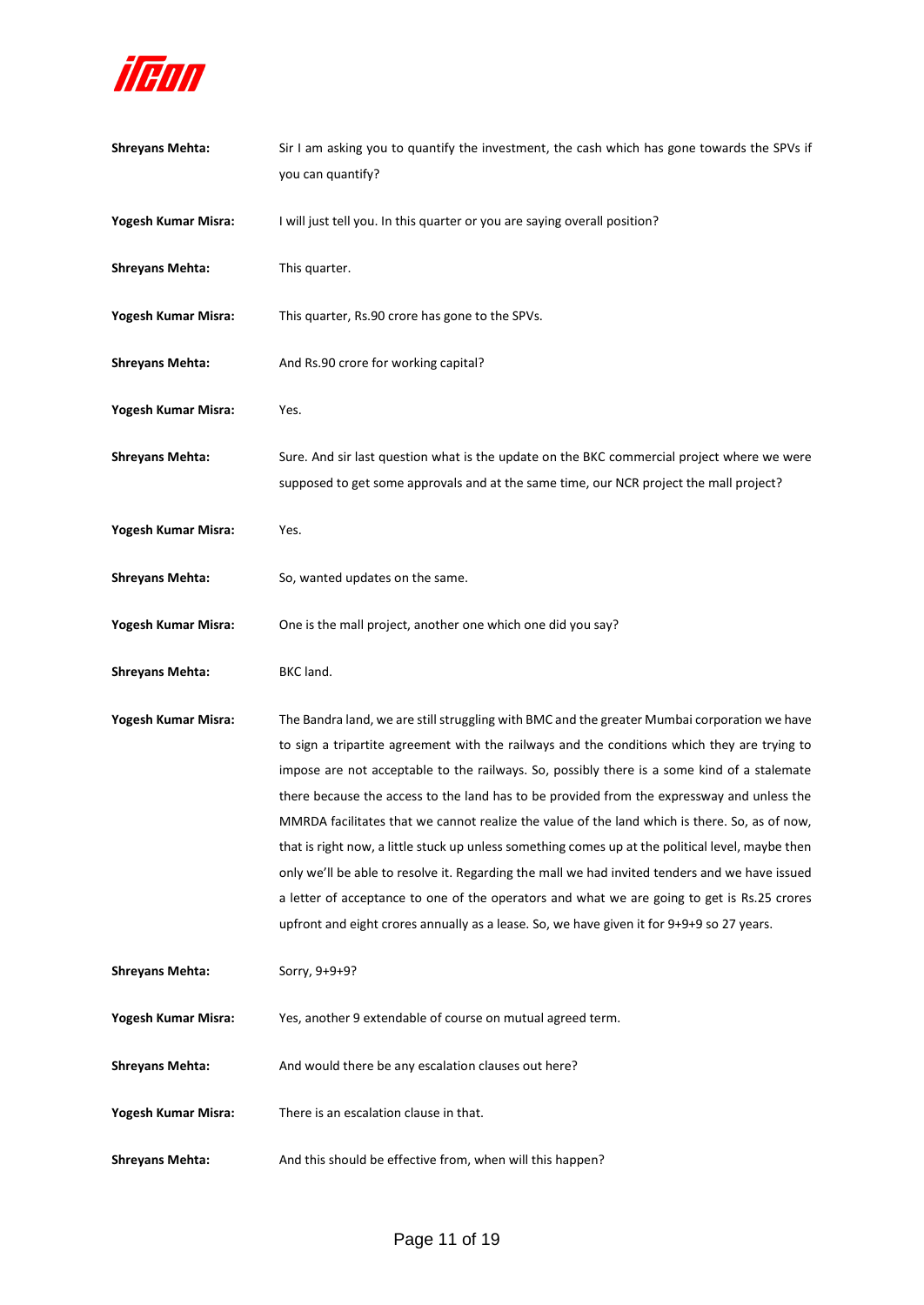

- **Yogesh Kumar Misra:** As soon as he gives the upfront payment, after that it starts we have some rent free period in which he has to develop because he will need some time to do the furnishing and then give it out to the secondary to the other retailers, so there is some rent free period and after that we will start realizing our rent but it will start from the day he gives our upfront payment of Rs.25 crores.
- **Shreyans Mehta:** Okay. And sir in terms of accounting, this will be part of our standalone revenues, right?
- **Yogesh Kumar Misra:** Yes, it will be our standalone revenue because this investment is from Ircon**.**
- **Shreyans Mehta:** Got it. And sir just wanted more detail for the same so Rs.25 crore ideally would be in terms of probably eight crores would be coming to the top line and anything in terms of cost which you would be incurring or it would be majorly flowing through the bottom line.
- **Yogesh Kumar Misra:** No, it will mainly be adding to the bottom line there are very because most the maintenance the, all the charges, electricity everything is included in this, eight crore is net of all that. So, we are not going to incur any expenditure there?
- **Shreyans Mehta:** Got it and this Rs.25 crore is it deposit amount?
- **Yogesh Kumar Misra:** No, it is going to come as revenue to us.
- **Shreyans Mehta:** Upfront?
- **Yogesh Kumar Misra:** Upfront.
- **Moderator:** Thank you. The next question is from the line of Vishal Periwal from IDBI Capital. Please go ahead.
- **Vishal Periwal:** Couple of questions, one you mentioned the Rs.8000 crores orders that you received in high speed so what is our share of work in this?
- **Yogesh Kumar Misra:** No, there are two projects which we have won, one is Rs.3400 crore in which our share is 50% so Rs.1700 crores and the other one is Rs.5100 crore which Ircon has won on its own. So, there are no partners in that, 100% is to be done by Ircon.
- **Vishal Periwal:** Okay, got it. And another thing, like you mentioned, clarification on this part, the total investments that we plan to have right now is Rs.200 crore in the solar that is over the next two years and then, you have on a road asset of around Rs.2500 crore. So, incrementally like Rs.500 crore in road investments over the next two years?
- **Yogesh Kumar Misra:** Yes, because we have got five projects the value is about Rs.5000 crore worth of highway projects in which we will be providing our share of the equity. So, that will be about 20% to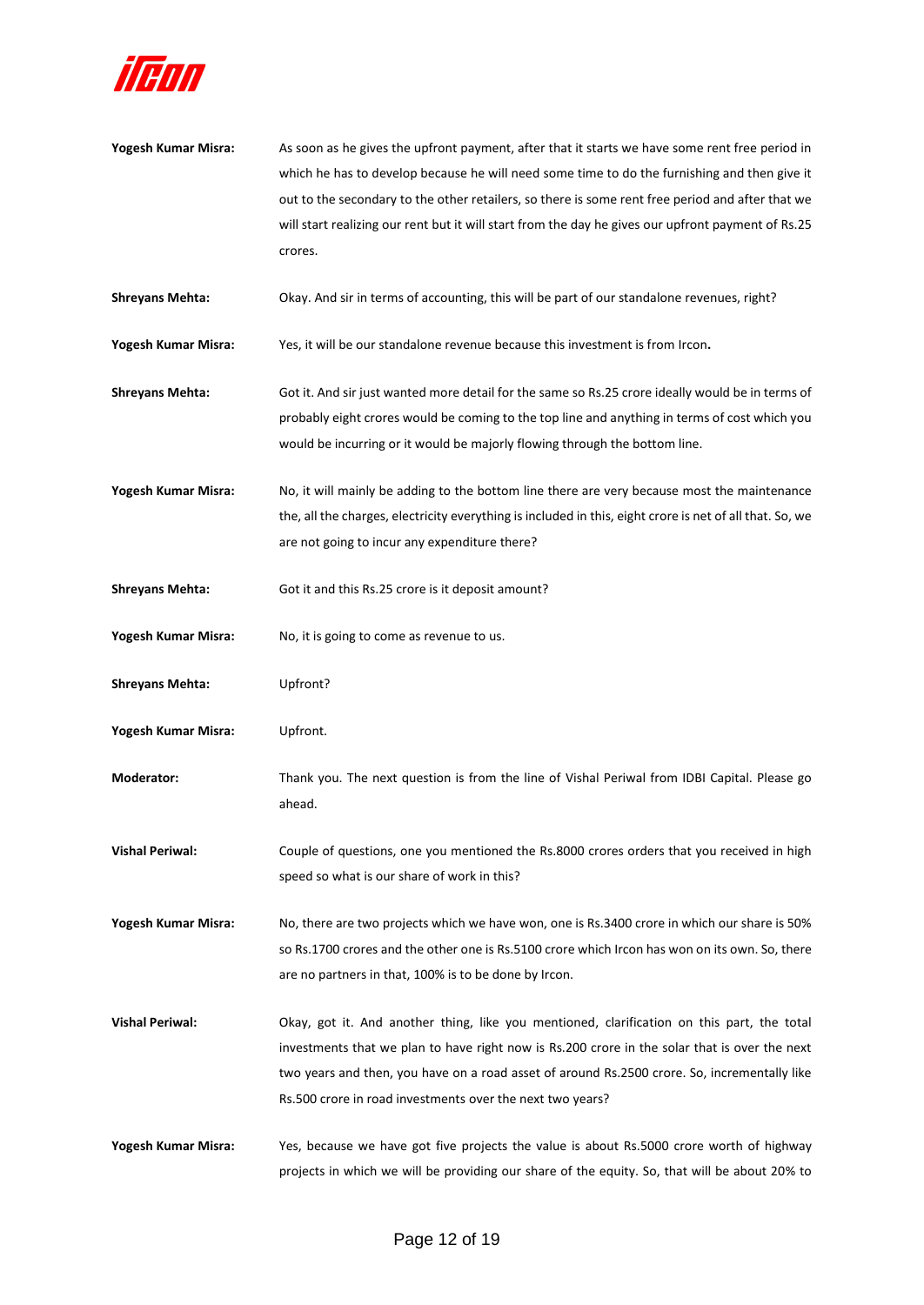

30% depending on what we are able to negotiate if it is 30% also, we will have to provide about Rs.1,500 crores in that.

- **Vishal Periwal:** Okay. So, what are your thoughts on funding, the reason I'm asking is like, on annual basis our PAT is something like Rs.4500 odd crores and we are going in these investments when you talk about solar or maybe road assets and plus we have a dividend again like 40% - 50% dividend payout that we've been doing it till now. So, how exactly we plan to fund it?
- **Yogesh Kumar Misra:** No, if you if you see our cash balances and some of the cash that we have put in our earlier projects, if you see we have all refinanced our debt in those projects and got the cash out from there. So, all our earlier road projects where we had initially put in our money, later on we have substituted our loan with a loan from the bank. So, that is the cash that we have or we will have for our investments for our other projects.
- **Vishal Periwal:** Okay. So, this own cash of Rs.430 odd crore you mentioned, it includes the money that you received from the bank after refinancing of the loan?
- **Yogesh Kumar Misra:** No, this Rs.430 is already available with us, like we already have a loan sanction of for the Ircon Shivpuri‐Guna project, we already have a sanction available from the bank and approval from the NHAI to take the loan and substitute the money that we have given there. So, once we do that, we will get about Rs.500 crores back from that project. So, we'll have Rs.900 odd crores to be invested.
- **Vishal Periwal:** Okay. And then earlier you were planning to sell off the road assets the operational one. So, any timeline, that you see or probably any talk that's happening?
- **Yogesh Kumar Misra:** See, this substitution of our own loan with the bank loan was a step in that direction, we were planning to go ahead with the sale of road assets. But, because last time also I said, there are guidelines from DIPAM now, and probably some of these assets may be taken under the National monetization, the monetization of the assets program that the government has. So, we are waiting for more clarity on that. So, because in any case, we'll have to go to them for taking the approvals now. So, we are waiting for some clarifications on that and once we have the clarification, either we will offer it to them for monetization or we will monetize ourselves so that clarity has to come.
- **Vishal Periwal:** Okay. And you mentioned in one of the query previous participant questions that Rs.90 crore is the investment that we have done in rail SPV?
- **Yogesh Kumar Misra:** Yes, we have five rail SPVs one is Chhattisgarh East railway, Chhattisgarh East West railway, Mahanadi coal railway, Jharkhand and the BRPL the Buster rail, we have five SPVs in which we have 26% stake, the majority stake in four companies is by the coal companies, the Central coal fields, Southeastern coal fields, the Mahanadi coal fields and in Buster rail, it is by NMDC. So,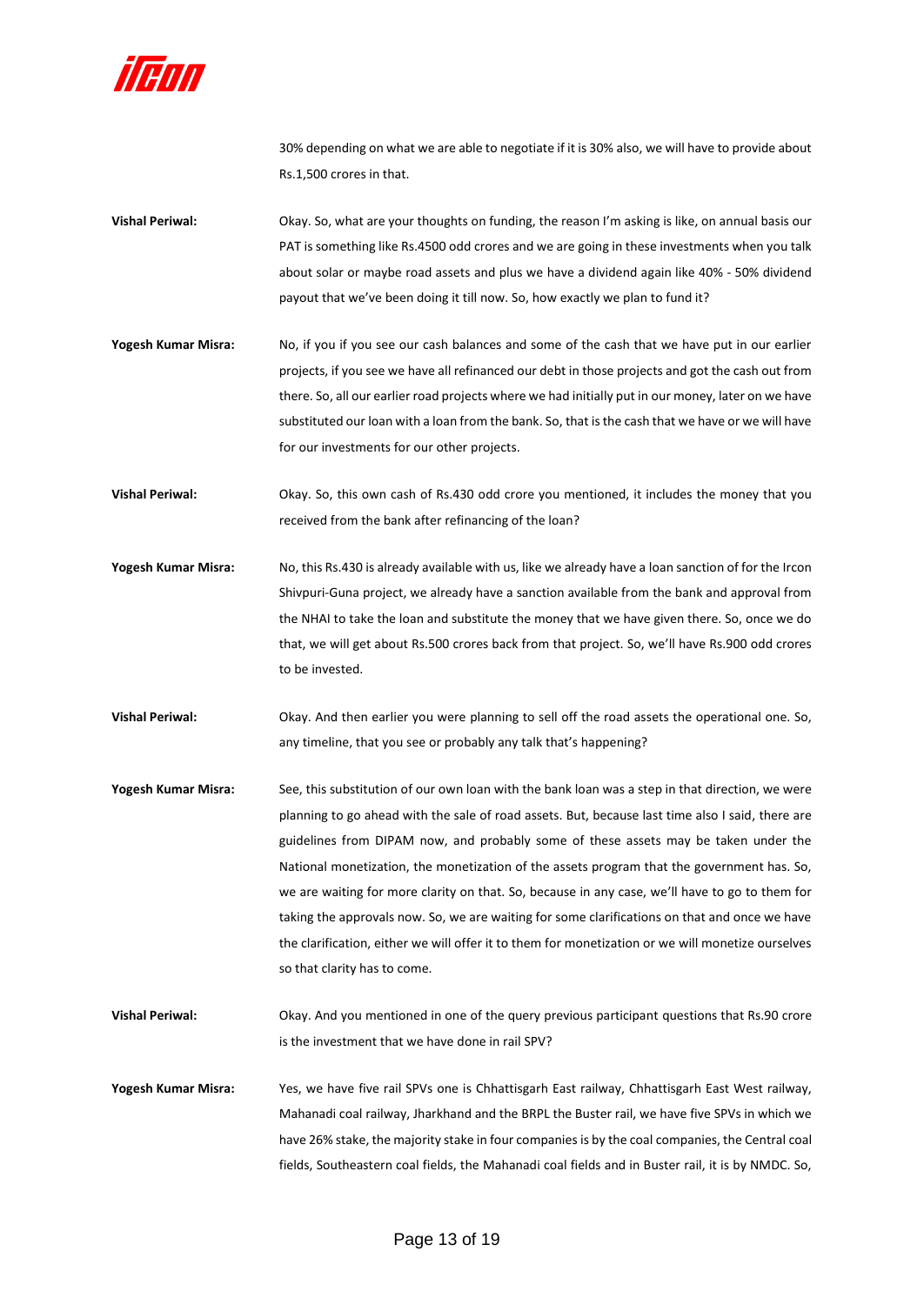

we are there in these projects. So, one is we are also the executing partners. So, we have put in our equity, but we are also executing this project. So, we are realizing our share of revenue and turnover from there, revenue and profit from there and once the project becomes operational, so, our first project of Chhattisgarh East railway has become operational already initial 30 kilometers was commissioned last year, 44 kilometers we have commissioned this year, some more score lines and sidings are now getting commissioned this year. So, once the traffic picks up, that SPV will also start getting some revenue and maybe at some stage it will also come to the.

**Vishal Periwal:** So, what is the incremental investment that you see, which will go in probably next year, 12 months, 18 months and is Railway SPV**.** Or any tendering which is there or it is done?

**Yogesh Kumar Misra:** We have yet, in these projects we are to invest about Rs.76 crores more as of now.

**Moderator:** Thank you. The next question is from the line of Rakesh Vyas from HDFC Mutual Fund. Please go ahead.

**Rakesh Vyas:** Few questions from my side. First one just a clarification on the investment required in the road project so effectively our total road portfolio is closer to Rs.5000 crore as you indicated, but you highlighted that 30% equity contribution could be close to Rs.1500 crore I was wondering because these are HAM projects so 40% of funding will come from NHAI.

**Yogesh Kumar Misra:** Sorry, I did a mistake there before I was just doing a calculation, 40% will come to us so the investment is much lower.

Rakesh Vyas: It will be closure to Rs.900 crore I guess?

**Yogesh Kumar Misra:** Yes, you are right, I made a mistake there. They are all HAM projects, so 40% is going to come from NHAI during construction.

**Rakesh Vyas:** Got it sir, so that clarifies. Secondly, you are in one of the response indicating that you can't take more HAM projects because of the limitation of net worth. So, I didn't get that clarification, is there a reason whether verification of percentage with Board**?**

**Yogesh Kumar Misra:** We have a department of public enterprises guideline where we can invest only 15% of our net worth in one project or 30% overall as equity. So, that is one limitation.

Rakesh Vyas: Sorry, 15% in one project another 30% overall across any number of projects put together?

**Yogesh Kumar Misra:** Yes, any number of projects put together so, 30% of net worth as equity. So, some we are also able to manage as a promoters' contribution and all but then you have to see how much cash you have or how much cash you have put in and how you are going to get it back, but there is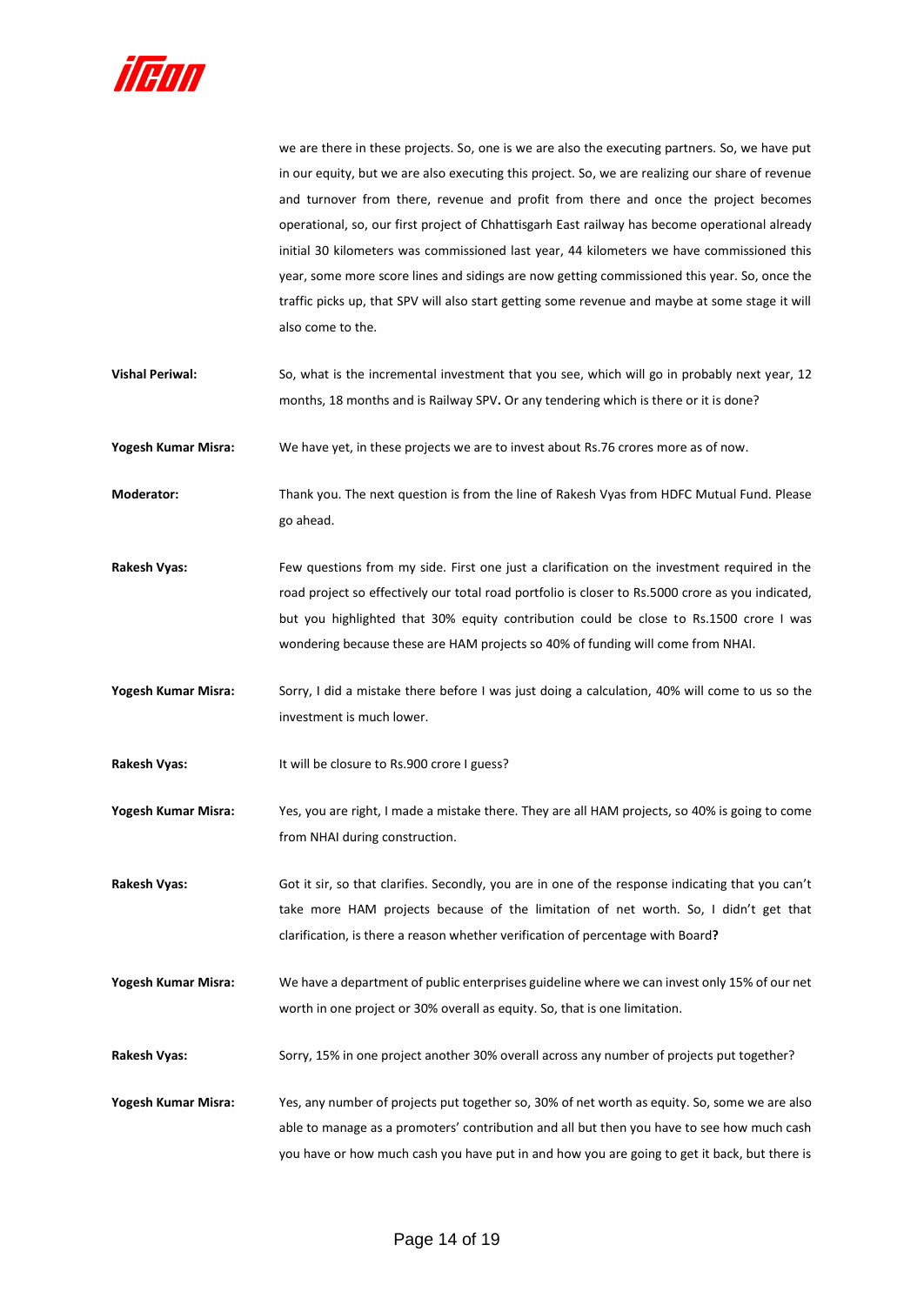

a limitation on the net worth, based on the net worth which is by the DPE. 30% of net worth is what we can actually put in.

- **Rakesh Vyas:** So, just pardon me my ignorance, but let's say our net worth let say is closer to Rs.4500 crore totally as of now so, 30% of that is almost Rs.1350 crore, this is the total investment that you can make across road projects, across coal SPV and solar, all of these all of the assets that you will actually own in which you can put up equity. So, current constraint is limited to Rs.1350 crore across all of them put together?
- **Yogesh Kumar Misra:** Yes, this is strictly as equity, this is the contribution that we can make, we can also contribute some amount as an interest free loan or promotor equity. So, to that extent, we have some more leverage, but primarily, we also tend to follow this limit and not try to overstretch too much in putting our equity in BOT projects.
- Rakesh Vyas: And just for clarification sir, the loan substitution that you are doing for let's say for Shivpuri-Guna Rs.500 crore is coming back, of which how much is coming as part of equity return or this is all that you have actually given as the interest free loan from?
- **Yogesh Kumar Misra:** No, this was not interest free, see in the initial projects, when we first took some BOT projects at that stage, because, it was taking time for us to go for loan from the banks and banks were not easily forthcoming. So, we provided that loan from our company itself. So, that is an interest-bearing loan and later on now, because when we decided that we should now get out of these projects and probably try to sell them. So, we tried and substituted these loans, and we have taken out our own money. So, now, we have more cash available to be deployed for other purposes.
- **Rakesh Vyas:** Got it sir, just rounding this up on this particular aspects sir, so Rs.900 crore is the kind of equity that you have to put in the five HAM projects, Rs.200 crore is the equity that you have to put in solar and you've already put in some money in coal SPVs more to be put. So, effectively we are reaching to that Rs.1300 crore range already?
- **Yogesh Kumar Misra:** As I said this Rs.1300 crore is pure equity that we can use, but you have also. So, we have already invested Rs.1098 crores in equity, and in our earlier projects we have Rs.124 crore more which we have to invest. And now we will be putting, in the new SPVs, in this we will be going for a very small equity contribution and more amount will go as interest free loan. We have the cash but we cannot contribute in the form of equity. So, we will be going for interest free loan.
- **Rakesh Vyas:** Okay, got it. But just on this sir, given this limitation, it essentially means that unless we are able to monetize some of these investments over next one to two years our ability to take newer projects will be fairly constrained. So, I agree that we will have good profit but 50% of profit going into dividend out network will only increase by that much. So, we will get constrained unless we have recycling of these assets.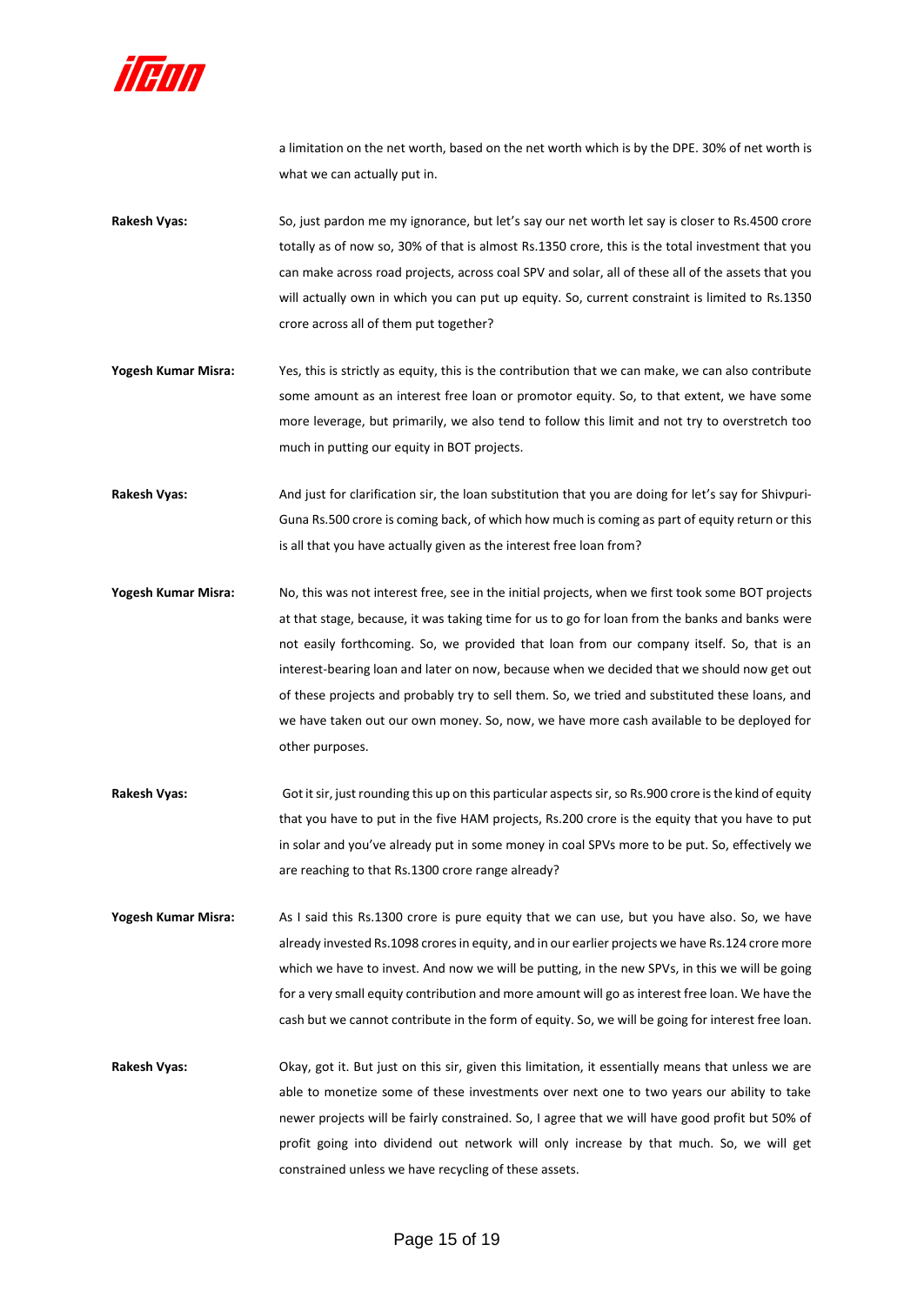

- **Yogesh Kumar Misra:** You are right there, but we are also going to start getting some dividends from some of these SPVs, which we are already getting from one of our companies, which is Ircon Soma Tollway. We have already this year we have got about Rs.41 crores as dividends from that company. So we are also now getting some returns and maybe in the next quarter, we will get some revenue from some of our other SPVs as well. So, we will get some money. But yes, you are right, the ideal thing to do would be to monetize these assets and get the cash so that we can invest more, but because being a government company, we have a limitation. So, we'll see when we can do that. But as soon as we get an opportunity, we'll try to do that.
- **Rakesh Vyas:** Got it sir. And one last question sir, you did indicate the goal connectivity CERCL status, if you can just also highlight the broad status for the other projects where we are today.
- **Yogesh Kumar Misra:** Yes, one is that we have one SPV which is Chhattisgarh East Railway Limited, which is called CERL, which has got CERL phase one and phase two. Phase one we have nearly completed this is with the Southeastern coal fields. Phase two is in the process of land acquisition. Then, we have another SPV which is called Chhattisgarh East West Rail limited, here also our majority partner is Southeastern Coal fields in this the land acquisition, forest clearing everything is done and now the work is going on in the entire project so, this is the second.
- **Rakesh Vyas:** When do we expect these to commission sir?
- **Yogesh Kumar Misra:** No, this work is going on. Right now, civil works are going on, this will take about two years more. Then we have the MCRL which is Mahanadi Coal Railway Limited. Here our majority partner is the Mahanadi Coal Limited. So, the phase one of that is about 14 kilometers but it is going to be a very good project in the sense that the revenues that we are going to realize from these 14 kilometers itself will be very good. So, this project we are going to commission in June this year. And the phase two of course it's in the preliminary stages, land acquisition, forest clearance and other things. Then we have Jharkhand Coal Railway Limited, Jharkhand Central Railway Limited, it is in Jharkhand, this is a project from Shivpur to Kathautia**.** So, here also basically we have done all the engineering work, we almost reached financial closure the banks, we have actually got the loan sanctioned from the bank only the papers are under signature, but we have started the work in one part of the section and this also this will take about three years to materialize, but this will also be a very remunerative project. So, this is another one. And we have Bastar Rail Private Limited which is Rowghat to Jagdalpur railway line. Here, NMDC is the majority partner. So here again, there were some issues with land acquisition, but they are getting sorted out and very soon we expect things to move. The financial closer is yet to be done. But once that is done, we'll go for the execution of the work.

**Rakesh Vyas:** Great, sir that was very, very helpful. One last question sir, this loan substitution that you are doing for Shivpuri-Guna is at what interest rate and what timeframe sir?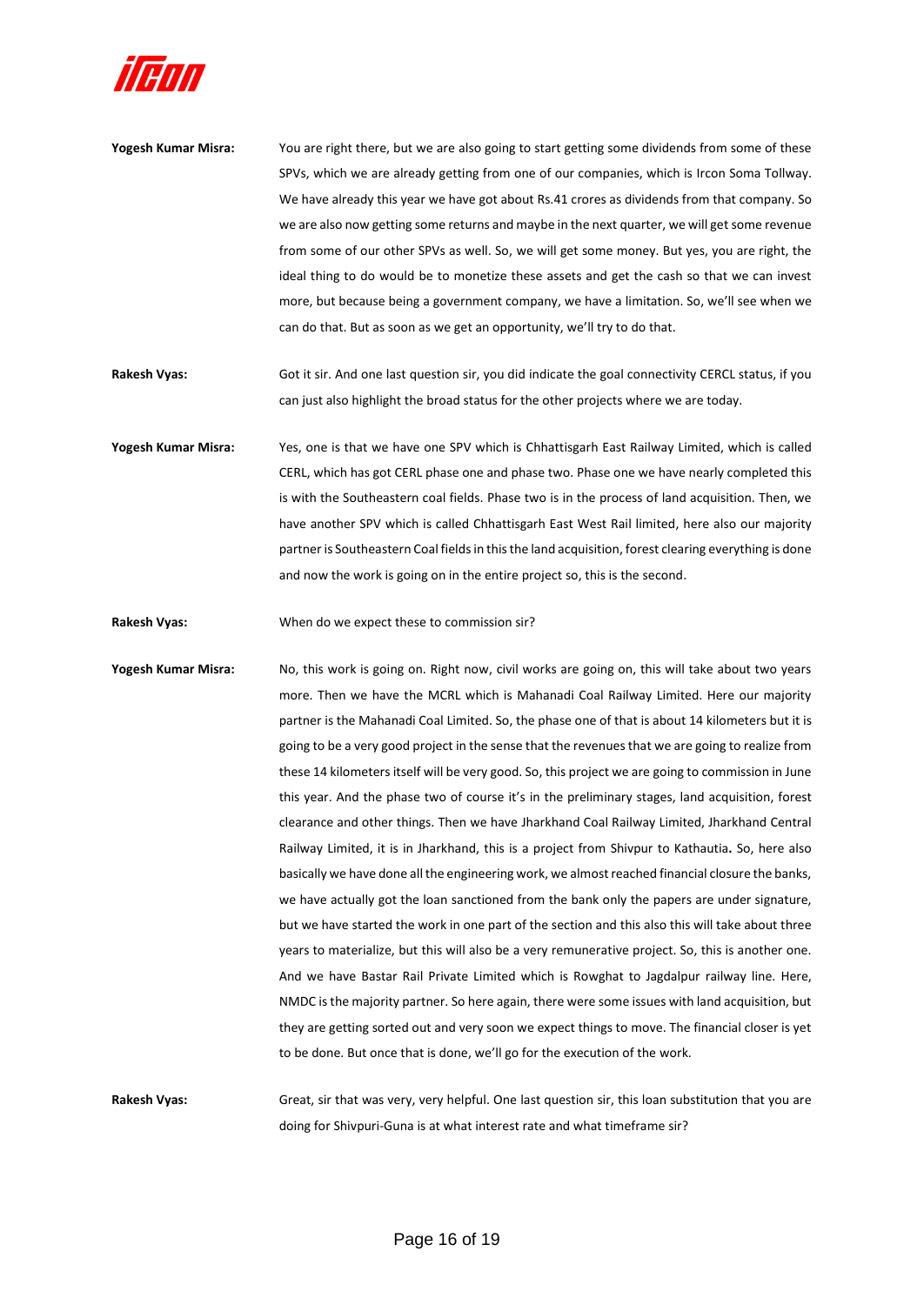

- **Yogesh Kumar Misra:** The loan that we have got is at 6.95%, period it's for 10 years, I am not very sure but my colleagues are telling me that it's for 10 years.
- **Moderator:** Thank you. The next question is from the line of Akhil Hazari from Robo Capital. Please go ahead.

**Akhil Hazari:** So, I just wanted to know that the company have an internal target of order inflows every year that they try to achieve?

- **Yogesh Kumar Misra:** Yes, till about last year, we also had this, not just internal we also have this target as a MoU target with the ministry. But now, because the ministry itself has said that we are not going to handhold you for any orders, so, you go on your own. So, now we have our own orders, but then we have our five-year business plan, and we have targets of both our revenue as well as order books, because both of them are linked and based on that, we have our internal targets.
- **Akhil Hazari:** Sir, what is the internal order inflow target that you have like the minimum order inflows that you try to achieve?
- **Yogesh Kumar Misra:** Right now, what we have targeted is about reaching about Rs.50,000 crore order book in the next five years. So, minus the turnover that we will achieve so, the orders inflow has to be between Rs.10,000 and 15,000 crores. So, I'll have to go into the details, but they are available, we have a business plan dropped out and based on that only our every year we picked our order inflows target.
- **Akhil Hazari:** Right. And just coming back to your revenue guidance, so that increase of 5% in FY23, is it 5% over FY22 revenues, total revenues?
- **Yogesh Kumar Misra:** Yes, it is going to be over FY22 revenues.

**Moderator:** Thanks you. The next question is from the line of SJ Rao from Share Trend Research. Please go ahead.

**SJ Rao:** Firstly, congratulations on your different approach than your predecessor; you have taken a new way of presenting your results. Most of the questions, I intend to ask was covered by HDFC. I thank him for the questions. Regarding the recent budget guidelines, around Rs.2,45,000 crore outline of the plant over the next three years, how Ircon is planning to deal with most of the outlay sir?

**Yogesh Kumar Misra:** See, as I already said most of these works will be tendered out by the government directly, by the railways directly. So, zonal railways will also come up with big size tenders right now, they were not doing that. So, once they come up with big size EPC tenders, we will be participating in them and then trying to secure from them directly, as we have done for as I said, for right now, big tenders were coming only from dedicated freight corridor or high-speed rail, where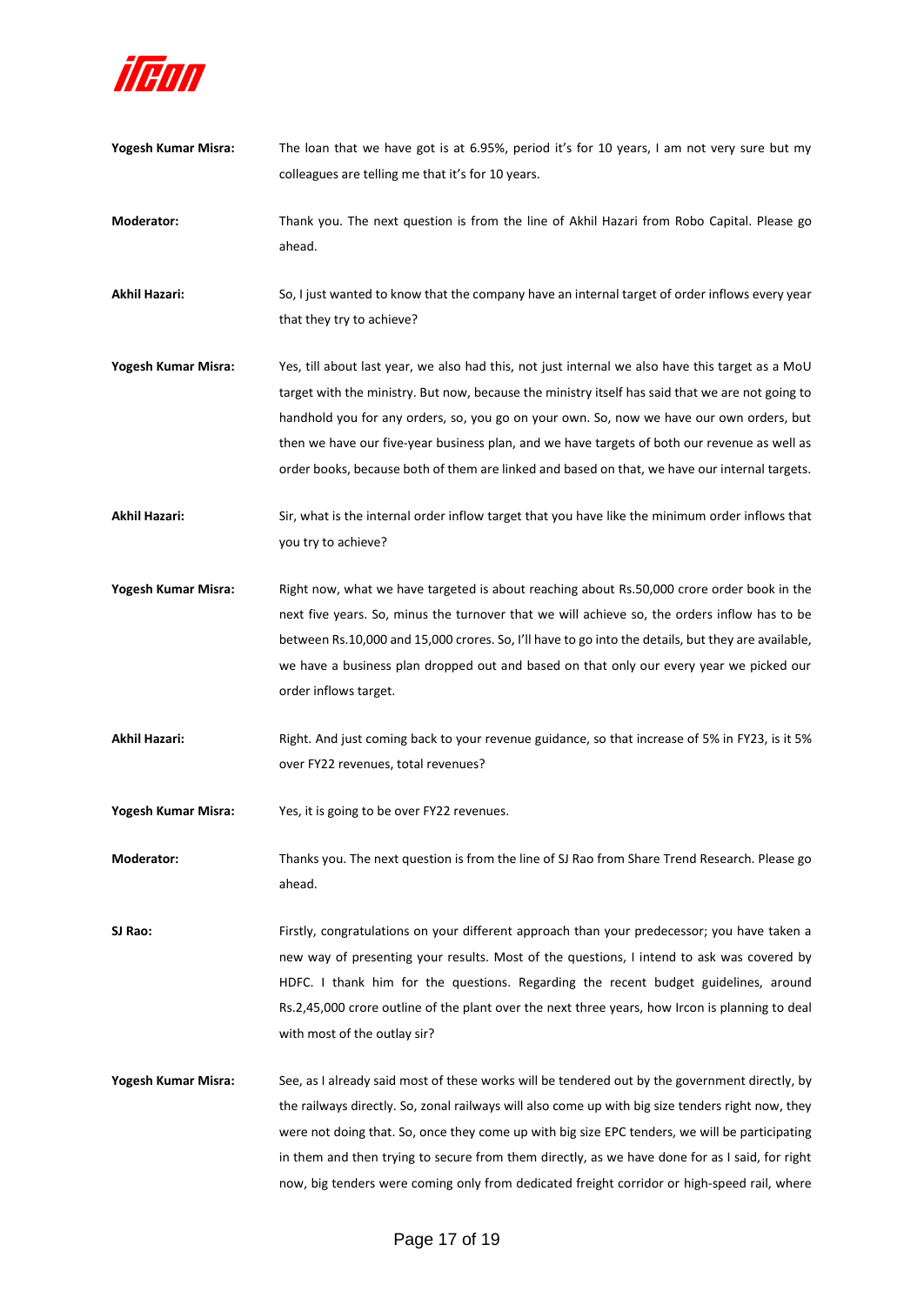

we have already, bid and secured projects. So, we also hope that we will be able to compete with the best players in the country, and that some of these projects that are going to come up for**.**

**SJ Rao:** Last one, actually Ircon was not valued properly at the marketplace. In fact of the very good results, it is recording year after year. And under your leadership I hope that Ircon will be getting respectable valuation at the marketplace. Especially, instead of LIC, before the upcoming IPO issue. I hope that Ircon will be getting its new valuation at the marketplace.

- **Yogesh Kumar Misra:** Well, thank you very much, that's what we also hope but unfortunately the market is not valuing us as you rightly said correctly probably whatever, I don't know what is the reason because nobody can understand the markets but then we also hope as you are saying, to see better valuations in future, definitely, we are a very strong company, we have delivered good results, our results going forward, that I see are also going to be better. So, I don't see why our share price or our valuation should not improve.
- **SJ Rao:** Wish you and your colleagues all the best
- **Yogesh Kumar Misra:** Thank You
- **Moderator:** Thank you. The next question is from the line of Shreyans Mehta from Equirus Securities. Please go ahead.
- **Shreyans Mehta:** Sir, if you could help with us with the investments which we've done in this SPV till date, that would be really helpful?
- **Yogesh Kumar Misra:** The investments that we have planned?
- **Shreyans Mehta:** No, investments we have already done till date for our railway and for the road projects.
- **Yogesh Kumar Misra:** Okay. So, in the road projects we have already invested Rs.562 crores.
- **Shreyans Mehta:** Rs.562 is the equity amount right?

**Yogesh Kumar Misra:** In equity and Rs.1019.85, so Rs.1020 crore as loan which I said we are substituting with the bank loan and in the coal connectivity project, we have invested Rs.420 crores as equity.

- **Shreyans Mehta:** Sorry, sir which project?
- **Yogesh Kumar Misra:** The coal, as I said SPV projects the coal projects where we have taken, we have formed special purpose vehicles with the coal companies. There we have invested Rs.420 crores as equity.
- **Shreyans Mehta:** Rs.420 crores in total in five SPVs?